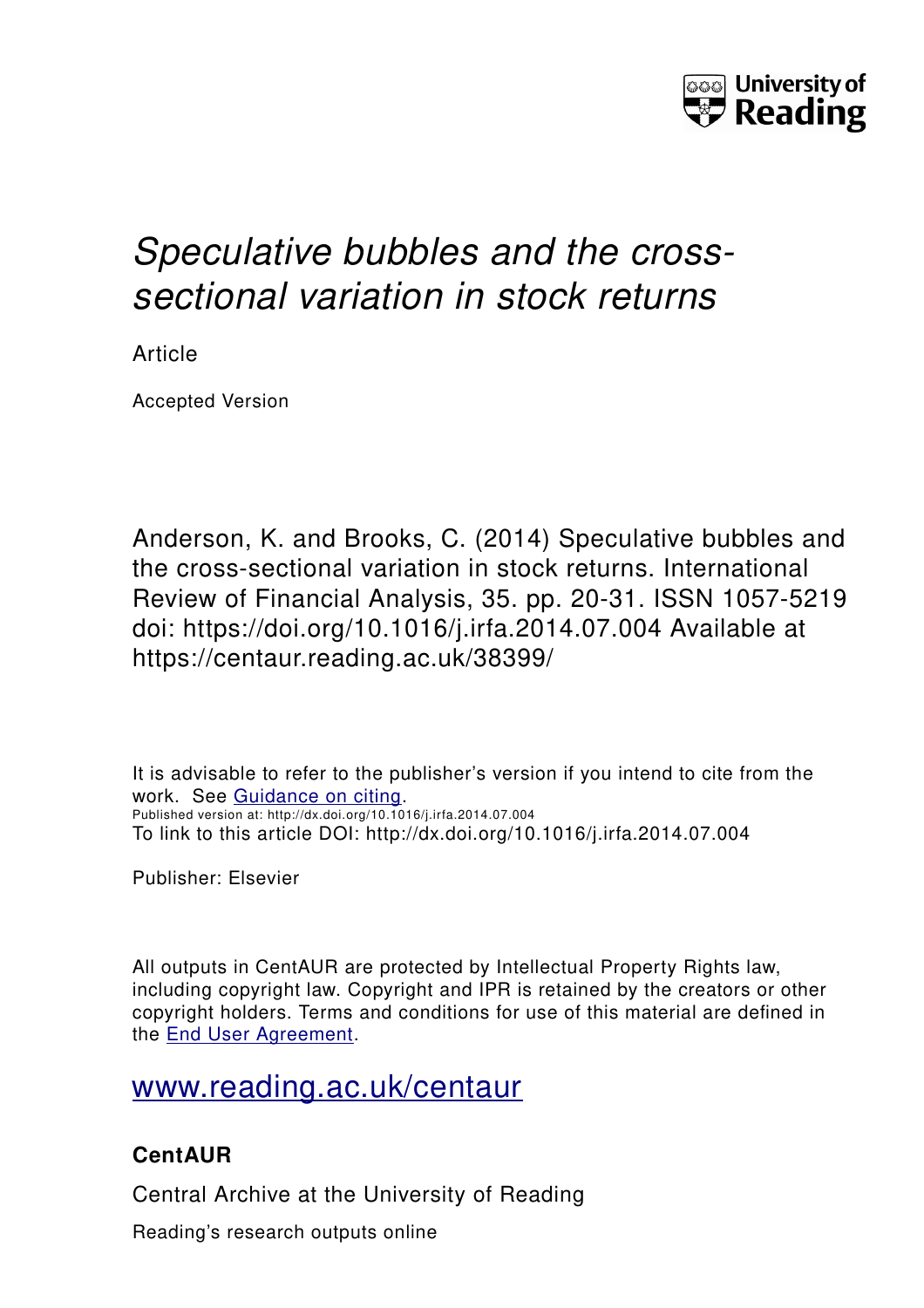NOTICE: this is the author's version of a work that was accepted for publication in the International Review of Financial Analysis. Changes resulting from the publishing process, such as peer review, editing, corrections, structural formatting, and other quality control mechanisms may not be reflected in this document. Changes may have been made to this work since it was submitted for publication. A definitive version was subsequently published in the International Review of Financial Analysis, 35, 20-31 (2014), DOI: http://dx.doi.org/10.1016/j.irfa.2014.07.004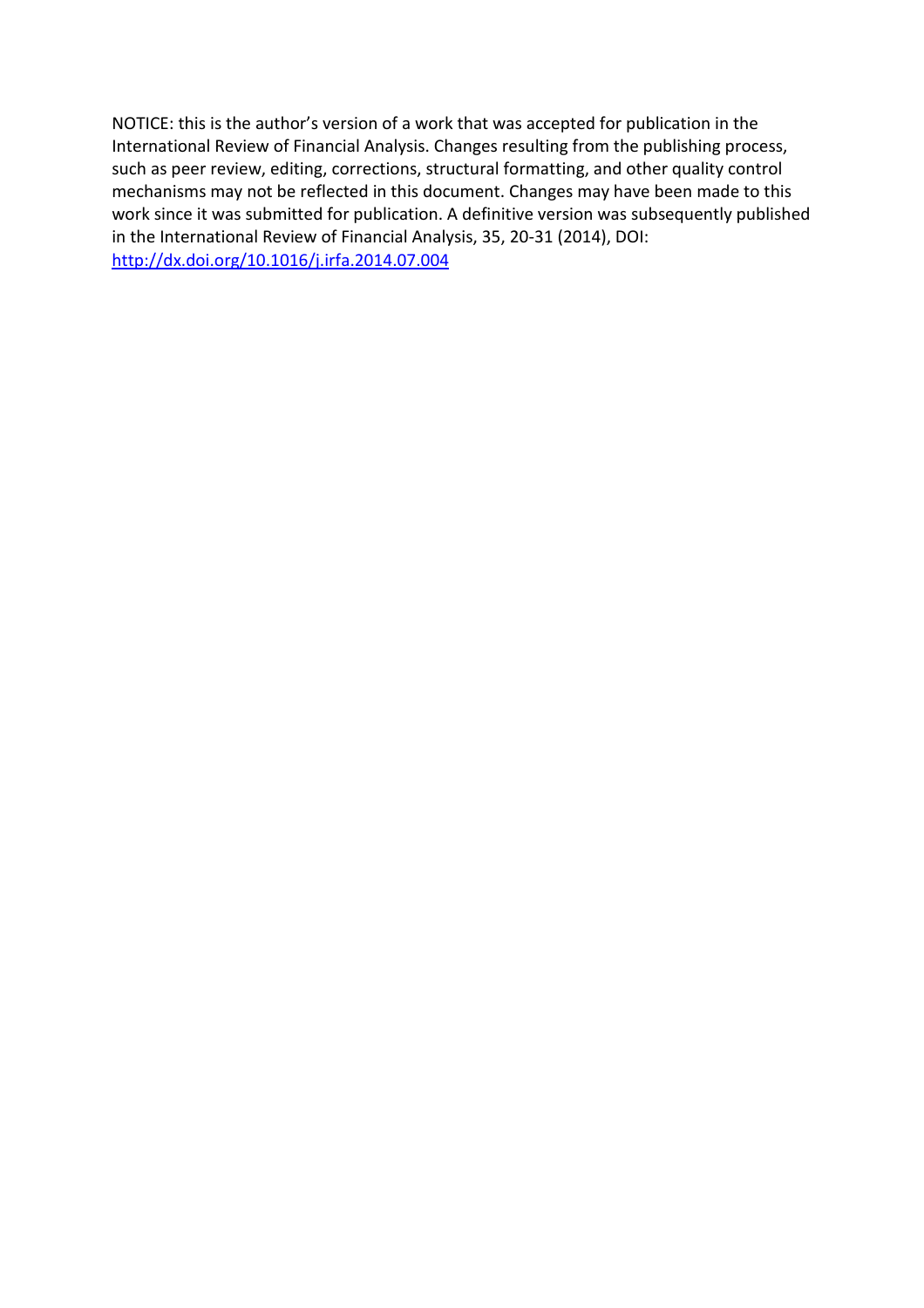## **Speculative Bubbles and the Cross-Sectional Variation in Stock Returns**

Keith Anderson<sup>a</sup>\* and Chris Brooks<sup>b</sup>

<sup>a</sup> The York Management School, University of York, Freboys Lane, York YO10 5GD, England

<sup>b</sup> ICMA Centre, Henley Business School, University of Reading, Whiteknights, Reading RG6 6BA, England

June 2014

### **Abstract**

 $\overline{a}$ 

Evidence suggests that rational, periodically collapsing speculative bubbles may be pervasive in stock markets globally, but there is no research that considers them at the individual stock level. In this study we develop and test an empirical asset pricing model that allows for speculative bubbles to affect stock returns. We show that stocks incorporating larger bubbles yield higher returns. The bubble deviation, at the stock level as opposed to the industry or market level, is a priced source of risk that is separate from the standard market risk, size and value factors. We demonstrate that much of the common variation in stock returns that can be attributable to market risk is due to the co-movement of bubbles rather than being driven fundamentals.

Keywords: speculative bubbles, asset pricing, stock returns, CAPM, cross-sectional variation JEL Classifications: G11, G14, C21, C22

Acknowledgements: We are grateful to Rajesh Tharyan for providing a list of SEDOL codes matched with those from Datastream, and to Apostolos Katsaris, discussions with whom helped to shape the ideas for this paper. We are also grateful to conference participants at the European Financial Management Association 2013 conference and the British Accounting and Finance Association 2013 conference for their useful comments. We thank two anonymous referees for their comments on a previous version of the paper.

<sup>\*</sup> Corresponding author tel: (+44) 1904 325001; e-mail: keith.anderson@york.ac.uk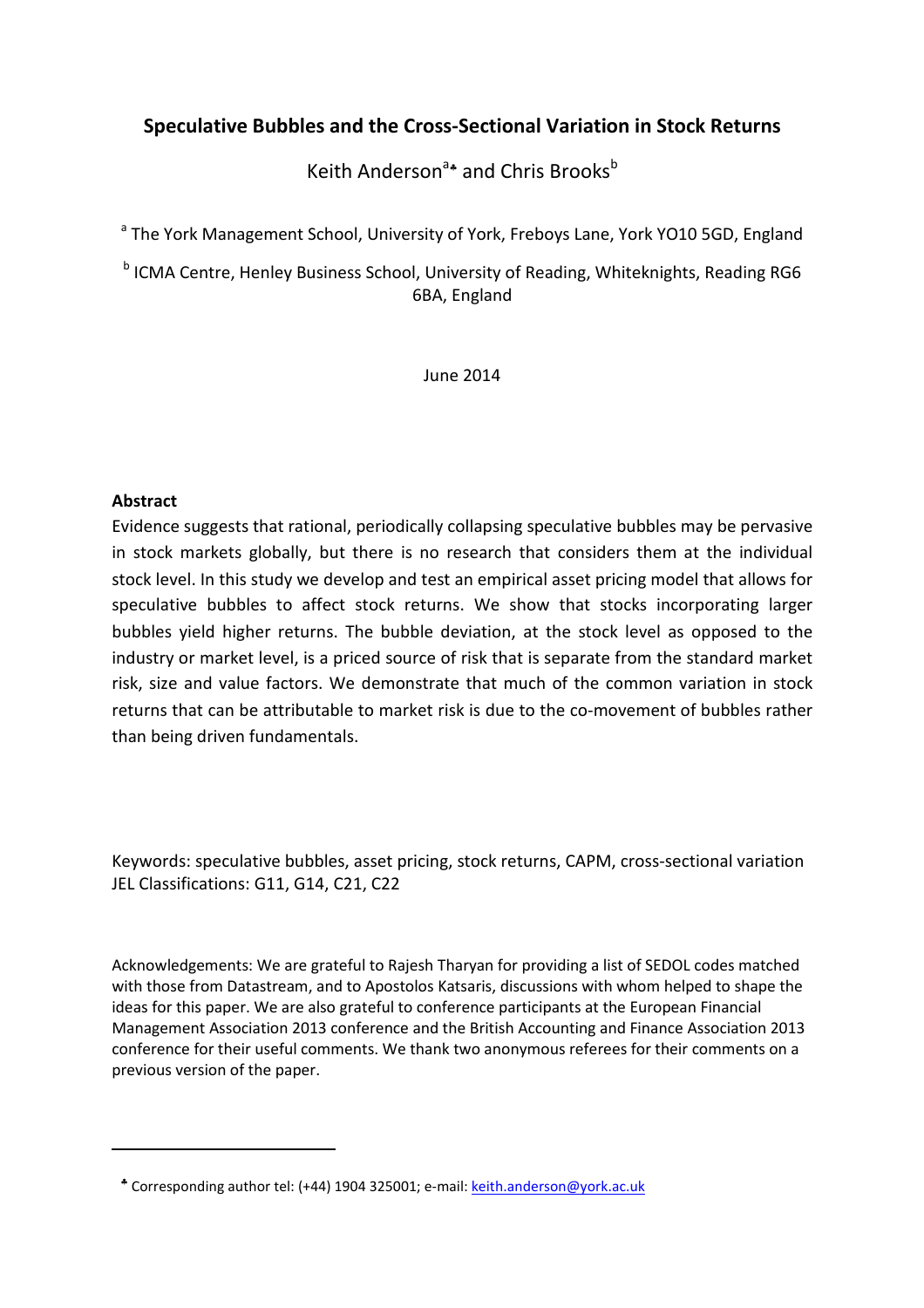#### **1. Introduction**

Why do some stocks generate higher returns than others? Addressing this apparently simple question has been the focus of a vast amount of empirical research spanning almost half a century. Of the more popular approaches to modelling the returns on risky assets that have been proposed, a fruitful family of models stem from a modified version of the capital asset pricing model (CAPM) proposed by Fama and French (1993, 1996). Their augmented model argues that expected excess returns are related to 3 factors: (1) the market risk premium, (2) the difference in returns between a portfolio of small firm stocks and a portfolio of large firm stocks, and (3) the difference in returns between a portfolio of high book-to-market (BTM, a measure of value) stocks and a portfolio of low book-to-market stocks. However, an important stylised feature of performance that the model was unable to explain is the tendency for those stocks with momentum to experience continued abnormal performance in the short-term (Jegadeesh and Titman, 1993). This observation has led authors (notably Carhart, 1997, in a study of the abnormal performance of US mutual funds) to add a fourth factor to the model – momentum, that Carhart defined as the difference in returns between a portfolio of winner stocks and a portfolio of loser stocks, based on the past 12 months of returns.

A further potential but as yet unexplored source of variation in stock returns could arise from the presence of speculative bubbles. Entirely separate from that on asset pricing, a body of work has sought to explain the observed phenomenon that equity market prices often rise substantially, deviating a long way from values that appear economically justifiable, for prolonged periods. Such price dynamics at first blush seem inconsistent with the efficient markets hypothesis, but proponents of rational speculative bubble theory suggest that this price behaviour is entirely consistent with market rationality since investors are compensated for the increased risk of a price collapse by ever increasing returns. According to Santoni's (1987) definition, speculative bubbles have the special characteristic that they are persistent, systematic and increasing deviations of prices from their fundamental values. The fundamentals measure the underlying or intrinsic worth of an asset based on the suitably discounted stream of cash flows that will accrue to the holder.

Speculative bubbles are generated when investors include expectations of the future price of a security in their information set. Under these conditions, the actual market price of the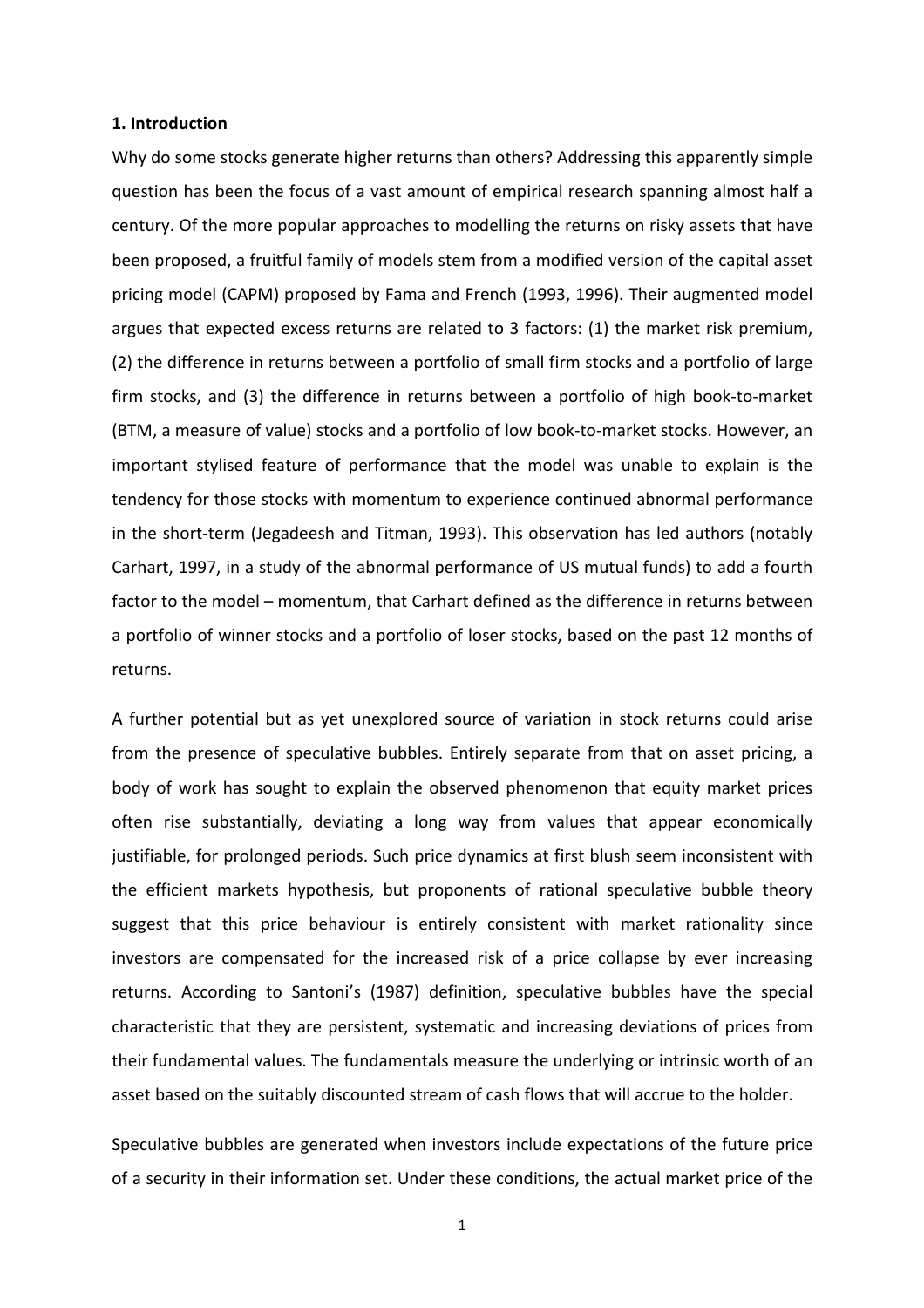asset will be a function of the expected future price and vice versa. In the presence of speculative bubbles, positive expected bubble returns will lead to increased demand and will thus force prices to diverge from their fundamental values. If the expectation of positive excess returns remains unchanged and the investor is compensated for the increased risk of bubble collapse, then these excess or abnormal returns will be realised in an increasing fashion. Thus, even though investors observe that stocks are overvalued, they are not willing to close out their positions because the bubble component offers at least the required rate of return. Prices increase slowly in the initial phase of the bubble, and then may grow exponentially before a collapse is eventually triggered as investors come to realise that the bubble-inflated price is unsustainable (see, for example, Kindleberger, 1989). Thus, as the riskiness of investing in the asset increases, so do the returns right until the point when the bubble bursts. Those who are holding the bubbly asset at this point will inevitably sustain heavy losses, but key to the formation of a bubble is that investors cannot predict precisely when it will collapse. All they can do, perhaps, is to estimate probabilistically the likelihood of collapse at any given point in time. If investors were able to forecast with precision when the bubble would collapse, the bubble would unravel back to its inception and could therefore never exist. It is important to note that, defined in this way, speculative bubbles can arise from entirely rational, forward-looking investor behaviour in the context of a limited information set, and could be thus considered consistent with orthodox asset pricing theory in the framework, for example, of Merton's (1973) intertemporal capital asset pricing model (ICAPM). The timing of the cycle of bubble inception, growth and collapse is clearly related to market sentiment and while the models that we employ in this paper do not require periodic irrational exuberance on the part of investors, such a characteristic would certainly encourage bubbly behaviour.<sup>1</sup>

The literature on testing for the presence of bubbles in stock markets alone is extensive (see, for example, Anderson et al., 2010; Brooks and Katsaris, 2003, 2005a, 2005b; Dezhbakhsh and Demirguc-Kunt; 1990; Donaldson and Kamstra, 1996, to name but a few), and the number of papers documenting bubble existence is considerably greater than those finding against. Pastor and Veronesi (2006), on the other hand, argue that the growth of

l

 $^{\text{1}}$  Bustos, Andersen, Miniconi, Nowak, Roszczynska-Kurasinka and Brée (2011) present a suggestion on how sentiment can be incorporated in a model for stock prices.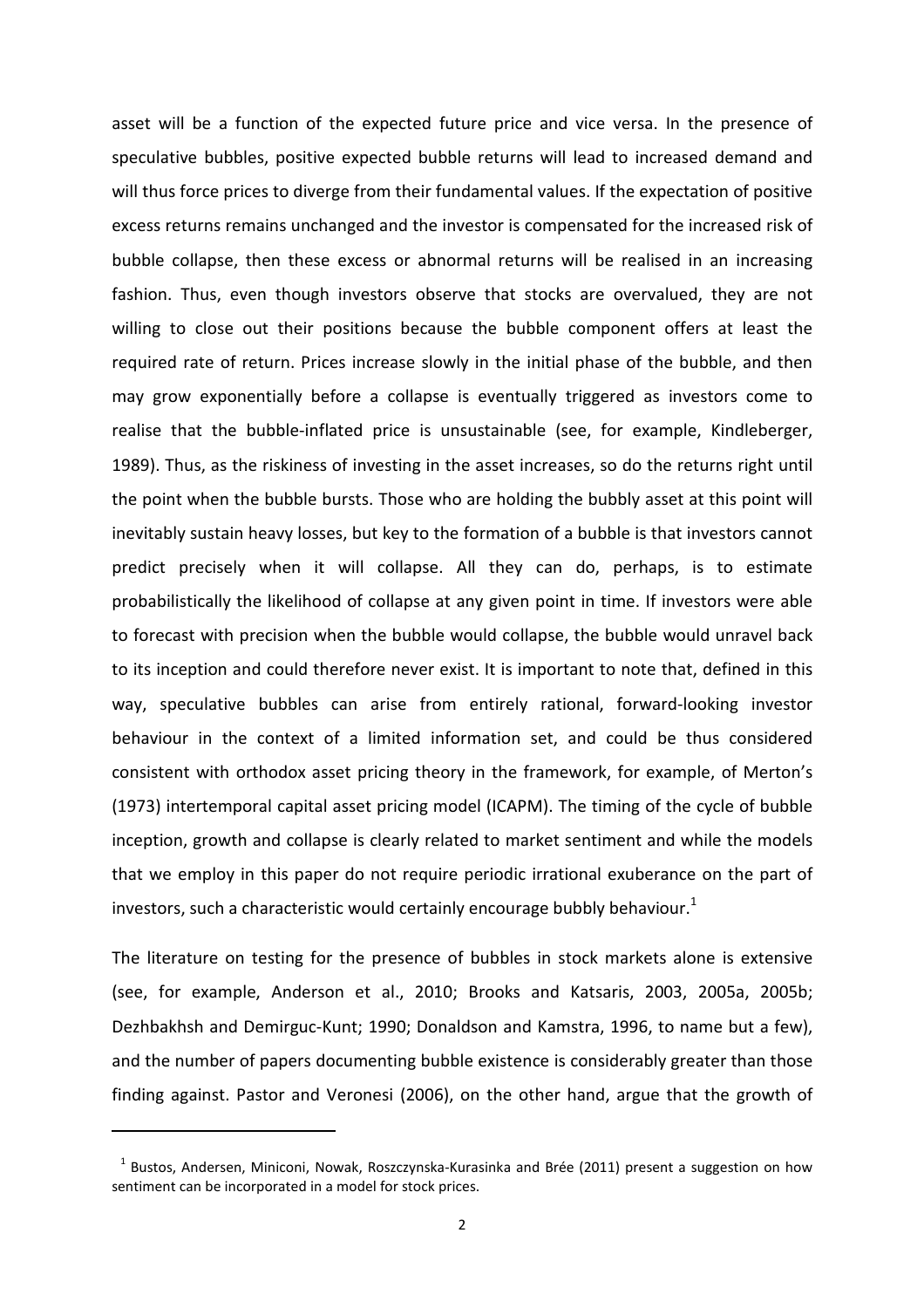technology stock prices in the 1990s was not necessarily caused by a bubble. They demonstrate that firms' values grow with uncertainty about their future profitability. Even in the context of the simple Gordon growth model for dividends, when there is uncertainty about the future growth rate of dividends, the distribution of future dividends becomes right-skewed. So it is therefore rational for a technology stock to have a very high valuation relative to current earnings since the possibility that it will become hugely successful more than compensates for the likelihood that it will fail.

Do bubbles have any implications for asset pricing and the properties of stock returns, either theoretically or empirically? Several studies have tried to link, at least indirectly, the presence of asymmetries or anomalies in stock market returns, with the presence of speculative bubbles (see, for example, McQueen and Thorley, 1994 and Chen, Hong and Stein, 2001). Nevertheless, to our knowledge, there has been no research into the direct impact of bubbles on individual security returns or the cross-section of returns. Our study represents the first to empirically examine the impact that bubbles at the individual stock level may have on the market as a whole, and the extent to which bubble sizes can explain variations in stock returns.

The book-to-market equity and size factors have been rationalised as risk factors based on their ability to proxy for financial distress. Fama and French (1995) propose that firms with low price-to-book ratios may be in distress and have frequently suffered persistently low earnings. Indeed, Vassalou and Xing (2004) and Petkova (2006) show that the size and value factors both contain information related to financial distress and/or default risk, but these factors remain somewhat ad hoc and empirically motivated. A bubble factor, however, could proxy for risk more explicitly. From an intuitive perspective, it is easy to see why bubbles could be a priced risk factor. First, a corollary of the statement that an asset's price includes a (positive) speculative bubble is that it is trading at more than its underlying or intrinsic worth. In other words, relative to fundamentals, it is over-valued. Second, an asset whose price contains a speculative bubble is more likely, *ceteris paribus*, to experience a rapid and substantial fall in value, than an asset which does not. Thus, the fear of overpaying for assets and the fear that there will be a large and sudden price fall, tie in well with what many investors would consider as constituting risks.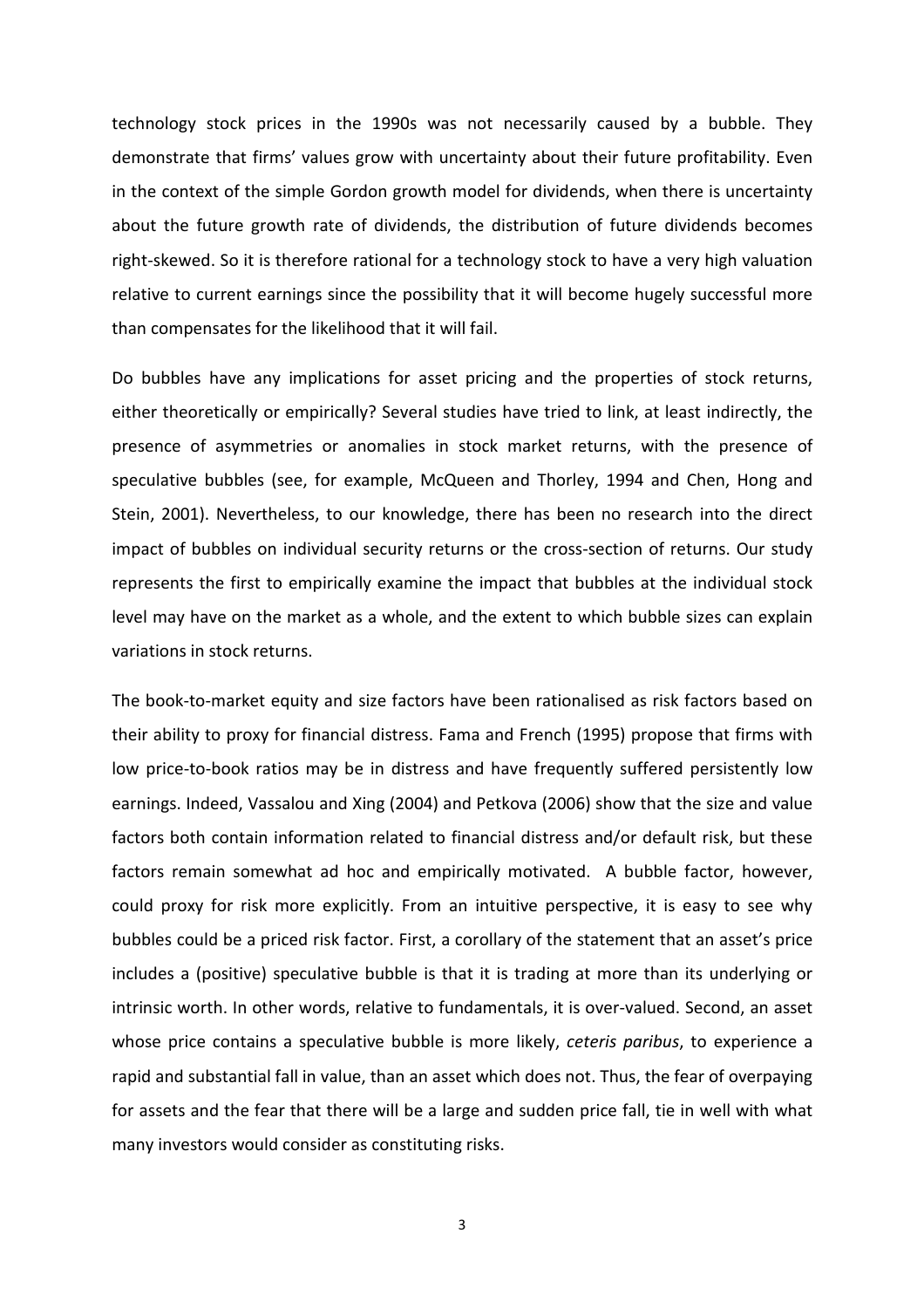Several tests for the presence of speculative bubbles in financial markets have been developed in recent years. Such investigations include approaches based on variance bounds (see, for example, Shiller, 1981), tests for a bubble premium (Hardouvelis, 1988), tests based on cointegration analysis (Diba and Grossman, 1988), and tests based on regime switching models (van Norden, 1996). The latter of these approaches is a direct test for the presence of bubbles, whereas the former three are indirect tests that examine the distributional properties of prices and of fundamental measures. The weight of evidence has fallen strongly in favour of the presence of rational speculative bubbles. However, virtually all existing work has focused on the *ex post* identification of evidence for or against bubbles at the aggregate stock market-wide level and at the industry level (see Anderson et al., 2010). This implies that there is significant scope for research at the company-specific level. Such research may help towards an understanding of how bubbles are formed, and how they are priced by investors.

Our research has several overlapping objectives. First, we will apply the direct bubble tests as described above to individual stock price data in order to examine the extent to which bubbles are pervasive across equity markets. Several researchers have argued that speculative bubbles, or bubble-like behaviour, originate from high technology sectors, because the fundamental value of stocks within such high growth sectors is very difficult to estimate (Shiller, 2000, Hobijn and Jovanovic, 2001). Indeed, Cochrane (2003) argues that, "if there was a 'bubble,' or some behavioural overenthusiasm for stocks, it was concentrated on NASDAQ stocks, and NASDAQ tech and internet stocks in particular." Our investigation will shed some light on the validity or otherwise of such arguments.

Second, we will develop a new approach to determining the returns on risky assets by reference to a stock's exposure to "bubble risk". That is, we propose that individual stocks will have particular bubble sizes, and that those stocks with the largest bubbles will have the highest probability of bubble collapse and (ceteris paribus) will command the highest returns. Thus, an augmented Fama-French (1996) approach will be employed in order to test this conjecture. The first step will be to estimate the bubble sizes for each stock. The second will be to form equally weighted portfolios of large bubble stocks and of small bubble stocks, and the difference in average return between the large bubble and small bubble portfolios will be calculated. This measure will then be used in a time-series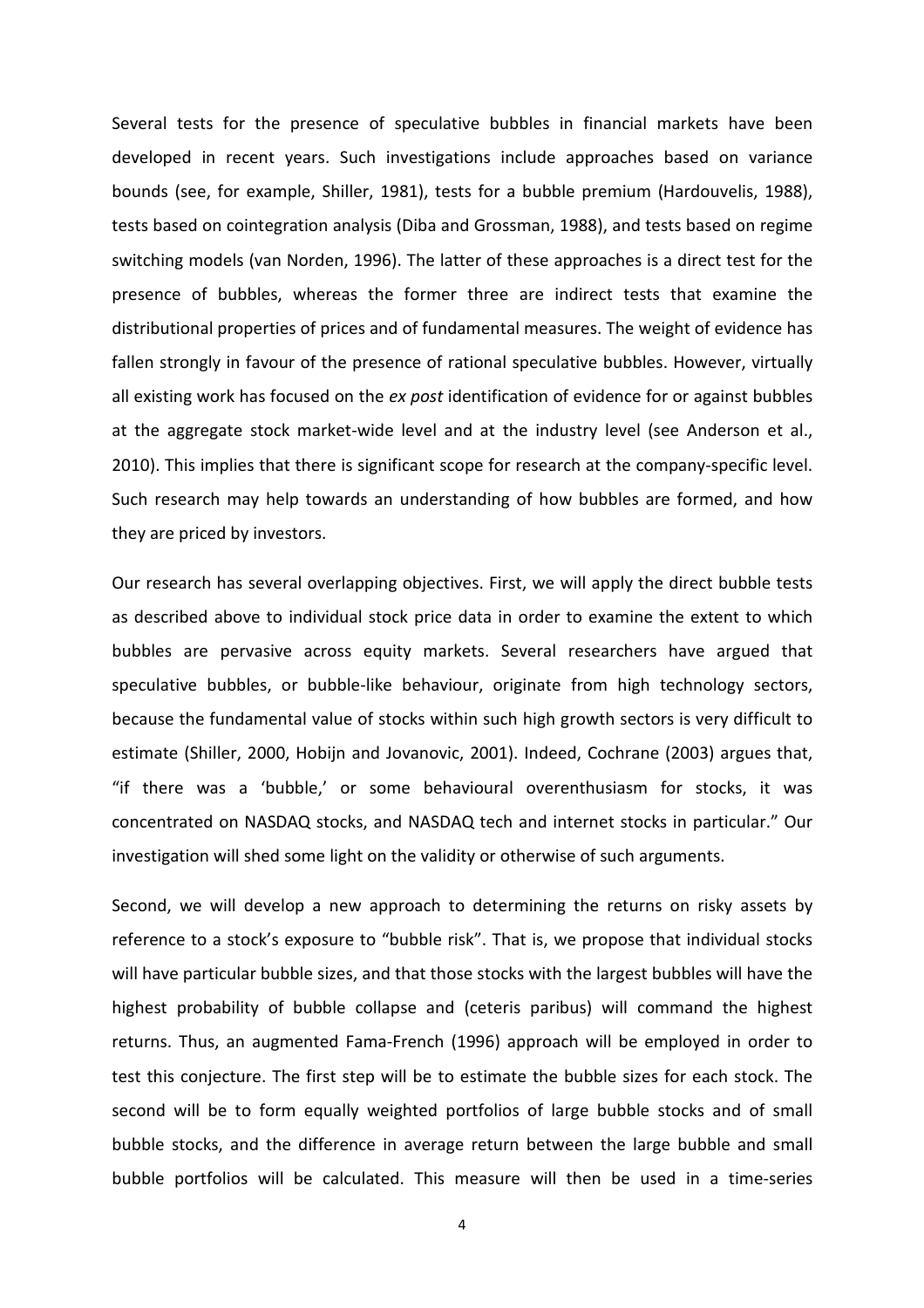regression alongside the Fama-French plus momentum factors in order to determine whether bubble size is a priced common risk factor. This approach is based on Fama and French's variant of the original Black, Jensen and Scholes (1972) methodology. The universe of stocks will be formed into decile portfolios ranked (separately) according to beta, the book-to-market ratio, earnings-to-price, cash flow-to-price, and bubble size. The stocks will also be formed into 25 double-sorted portfolios by size and by book-to-market. In both cases, each of the portfolios will be subjected to the same time series regression so that the significances of the factors in each case can be compared.

Third, we demonstrate that the traditional CAPM beta can be decomposed into a fundamental beta and a bubble beta. This holds as long as we accept the definition that the bubble component of a stock should be independent both of its own and the market's fundamentals. We then perform second-stage Fama-MacBeth style regressions using these distinct components of beta.

The remainder of this paper is organised as follows. Section 2 describes our data and the methods that we employ in the paper to construct fundamental values. Section 3 presents our results from cross-sectional regressions, Section 4 covers how we determine the bubble factor loadings and the results therefrom, and Section 5 derives the decomposition into fundamental and CAPM betas and shows their results. Section 6 concludes and offers suggestions for further research.

### **2 Data and Construction of Fundamentals**

#### **2.1 Data**

Thomson Reuters Datastream provides the most comprehensive dataset on UK companies and it is from this database that we draw the majority of the series used in this study. However, more complete information on a company's line of business is available from the London Share Price Database (LSPD, constructed at the London Business School). Also, information on which companies went into administration is only available from the LSPD. We therefore combined data from these two sources using the SEDOL code to match companies. The initial task was to arrive at a 'clean' list of UK companies for as long as the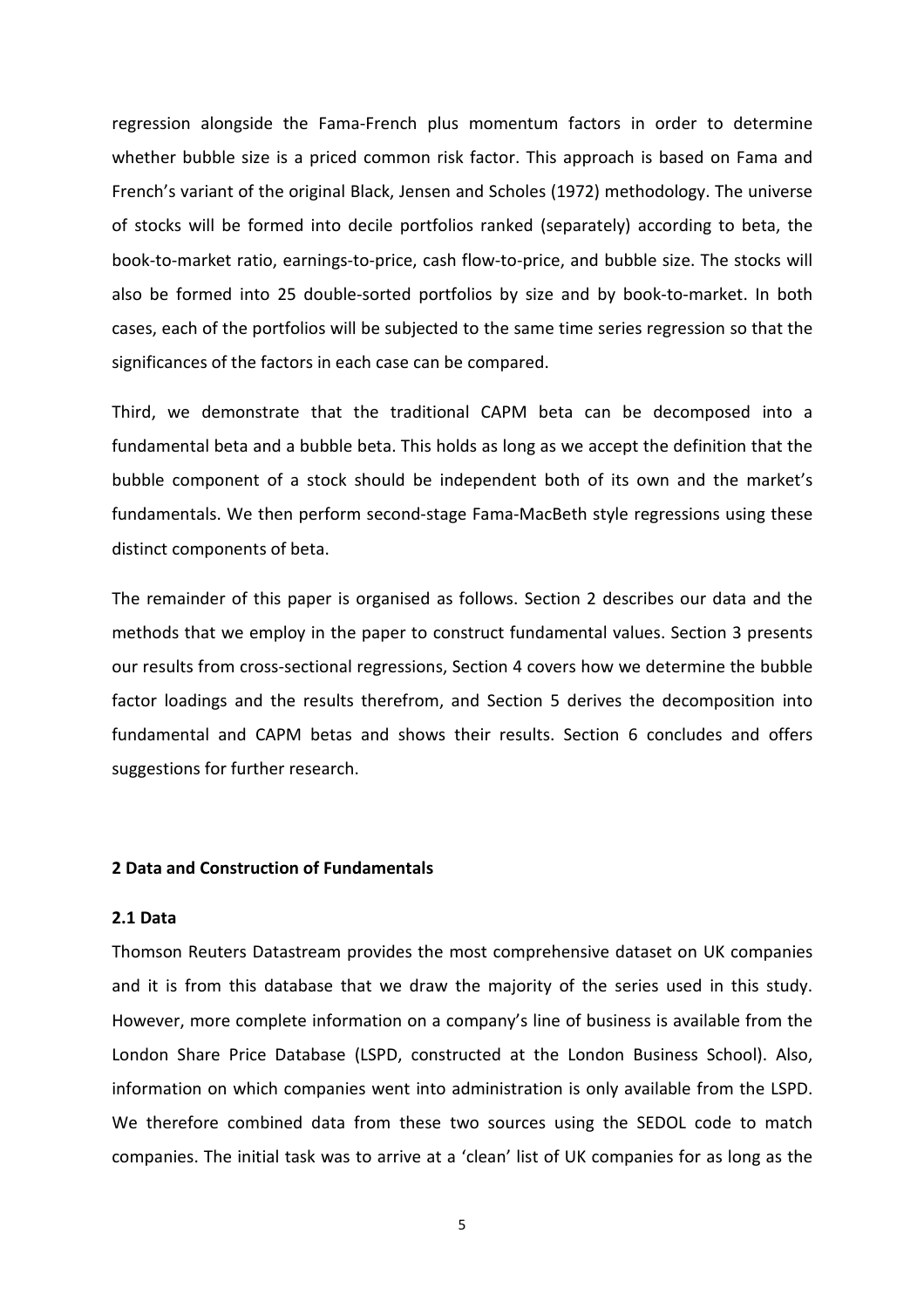data allow. For a full list of companies that have data available on Datastream, we used the lists FBRIT for live companies and DEADUK for dead companies. We then excluded all companies with

- Company accounts, earnings or share price not quoted in GBP (allowing for differing currencies would complicate calculations unnecessarily)
- industry code G17 not available on the London Share Price Database (a few older, smaller companies have no code recorded)
- More than one type of share quoted (multiple classes of share would also complicate calculations unnecessarily).

We matched companies by SEDOL code across the two databases. Where no match was found using the SEDOL code, we carried out a manual name search. If necessary we also investigated changes of name using the Companies House WebCHeck service. This resulted in 1016 live companies from FBRIT and 3296 from DEADUK, giving 4312 in total over the period January 1980 to March 2012.<sup>2</sup>

Having arrived at a clean list of companies, we sourced monthly total return index data (including dividend payments and adjusted for stock splits, etc.) for each company from Datastream. Unfortunately, where a company goes into administration, its return index (*RI*) often becomes stuck at the figure on its last traded day, and is not subsequently revised to zero. We therefore set the *RI* to zero for all companies whose death reason according to the LSPD was 7 (liquidation), 14 (quotation cancelled for reasons unknown), 16 (receiver appointed / liquidation), 20 (in administration / administrative receivership) or 21 (cancelled, assumed valueless), starting in the month after the LSPD's death date. Finally, where the base *RI* for month *m*-1 was not zero, we calculated the return for company *i* in month *m* in the standard fashion.

l

 $^2$  Gregory et al. (2009) note that the number of firms listed on the main market of the London Stock Exchange has fallen from over 2000 in 1998 to half that number in 2008, although the number of firms on the Alternative Investment Market increased from around 300 to over 1500 during the same time period; our sample includes firms listed on both markets and thus the number of firms has been roughly stable over time.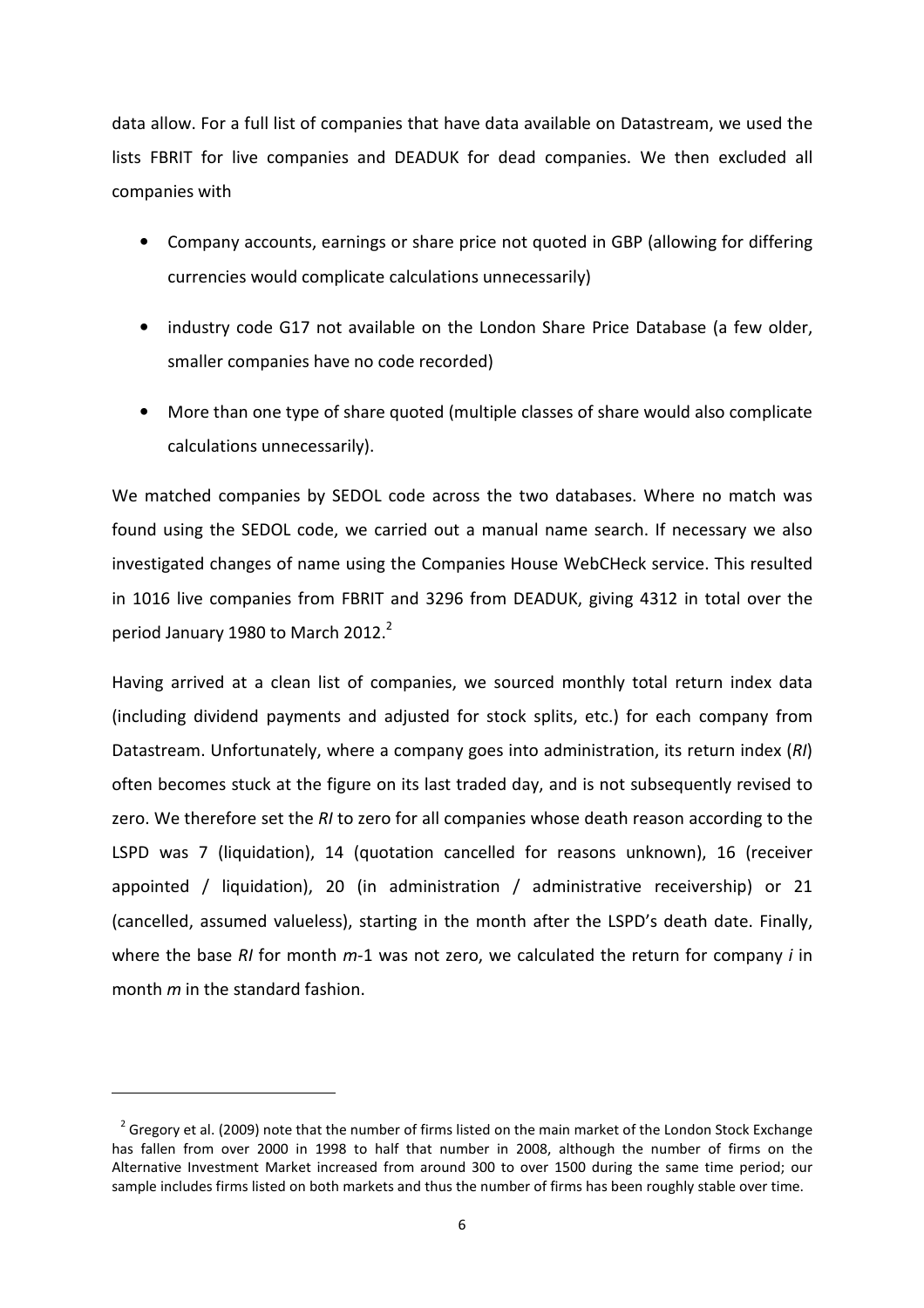Book values are only available from January 1987 on Datastream, so all models using variables based on this start at that date. We took each company's book value per share and divided it by the share price to get the book value-to-price ratio. Fama and French (1992) allowed a six-month lag on the book values to be sure that all book values would have been publically available in the month of portfolio formation. We allowed a four-month lag however, since UK Listing Authority rules state that preliminary results must be released within 120 days of the company's year-end. Book value-to-price for company *i* in month *m* is then

$$
BVP_{i,m} = \frac{BV_{i,m-4}}{P_{i,m}}
$$
 (20)

To calculate the Fama and French *SMB* (Small Minus Big) and *HML* (High Minus Low book value-to-price) factors, we allocated each company/month data item an *S* or *B* flag if was in the bottom or top 50% of stocks by market capitalisation, and a *H*, *M* or *L* flag if it was in the top 30%, middle 40% or bottom 30% of stocks by book value to price in that month respectively. We then calculated average returns for each of the six combinations of these flags. The return figures for each portfolio are the average value-weighted excess returns for the stocks that fall into that group in that month. The average returns are the simple averages of the three small or large returns, or the two low or high returns. *SMB* for that month is then calculated as the value-weighted average return for all stocks in the small stock portfolio minus the value-weighted average return for all stocks in the large stock portfolio; *HML* is defined similarly. *RMRF* is the average value-weighted return for that month of the stocks in the six cells in Table 1, plus companies with negative book values, minus the one-month Treasury bill rate.

For tests involving the Carhart four-factor model, we calculated the momentum figure for company *i* in month *m* following Carhart (1997, p.61) as the eleven-month momentum lagged one month:

$$
Mom_{i,m} = \frac{RI_{i,m-1} - RI_{i,m-12}}{RI_{i,m-12}}
$$
\n(21)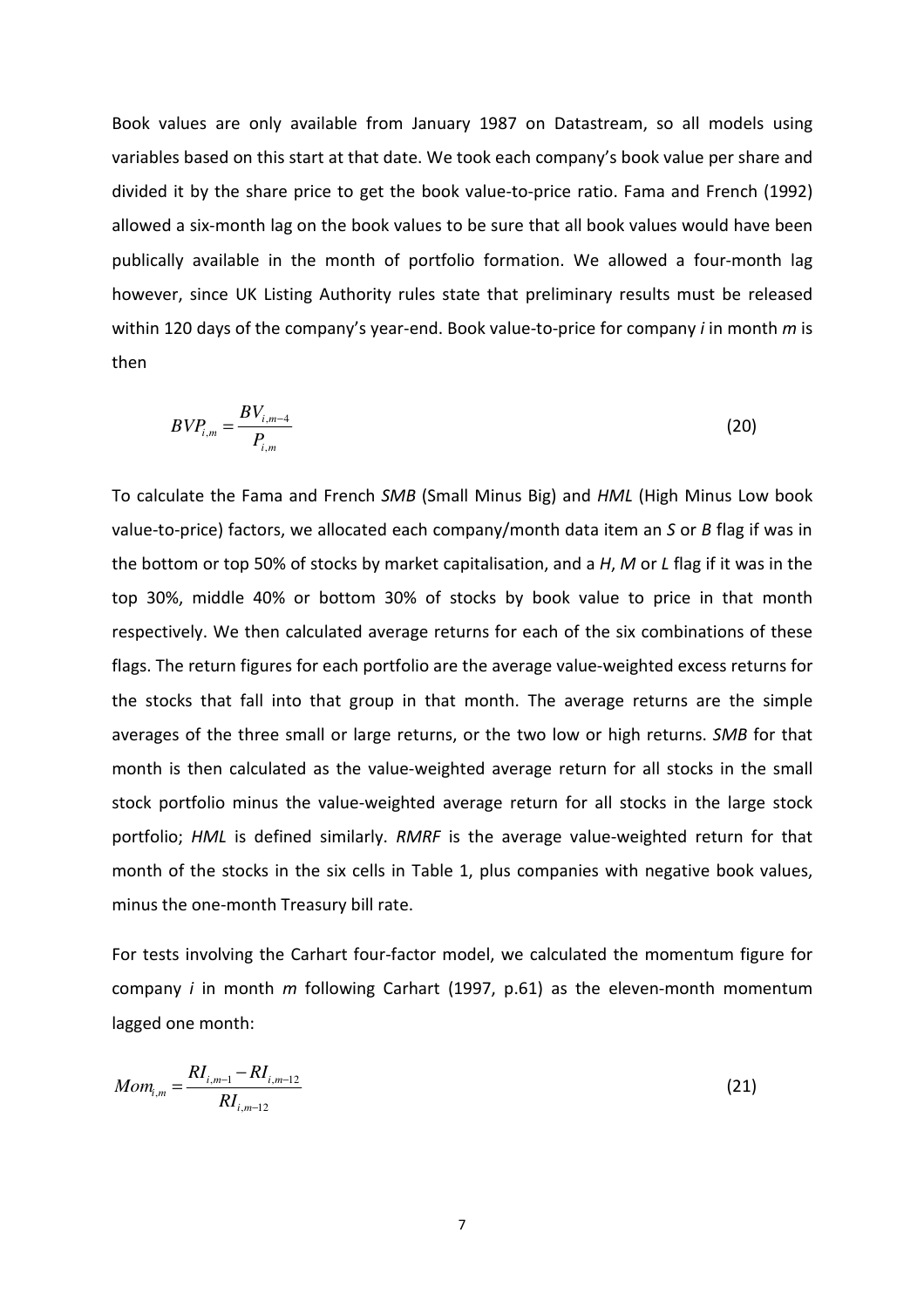To calculate *UMD* we allocated companies to low, medium or high momentum groups, using the bottom 30%, middle 40% and top 30% of company momentums for that month. *PR1YR*  for each month is then the value-weighted average one-month subsequent returns for the high momentum group, minus the returns for the low momentum group.

#### **2.2 Construction of Bubble Fundamentals**

Central to any model of bubble behaviour is how the fundamental value of the asset is estimated. Several methods can be found in the literature, but methods based on the Gordon Growth Model or dividend multiples are most popular. We use the dividend multiple method adopted by van Norden and Schaller (1999). It is widely appreciated that the applicability of this method to high technology sectors such as biotechnology is questionable since many companies in these sectors do not currently pay dividends and may not plan to do so for many years, preferring to reward their investors with faster growing share prices. Damodaran (2000) nevertheless shows that the fundamentals of equity valuation apply to companies in such sectors just as validly as those elsewhere, although the valuations are often noisy. It would be possible to base the fundamental measure on earnings. However, as Keating et al. (2003) point out, during the "TMT bubble" growth period of the late 1990s, stock valuations were in many cases large multiples of sales, let alone profits. Indeed, stock prices continued to rise despite firms in some cases never having made a profit and therefore it is not clear that earnings would be a better measure of fundamentals than dividends. 'Soft' factors, sometimes considered as intangible assets, such as the evaluation of patents or web traffic for internet companies, could also play a part in any practical valuation, although Keating et al. (2003) find that they are no better than accounting information at explaining the cross-section of returns. Consequently, we do not use any of these highly subjective measures here and given that dividends represent the actual cash flows received by investors, we employ them as the basis of our fundamental measure while noting their limitations. One implication of this is that any stocks not paying dividends are excluded from the analysis – this is approximately 20% of the sample during the early 1980s, rising to 40% towards the end of the period for which we have data.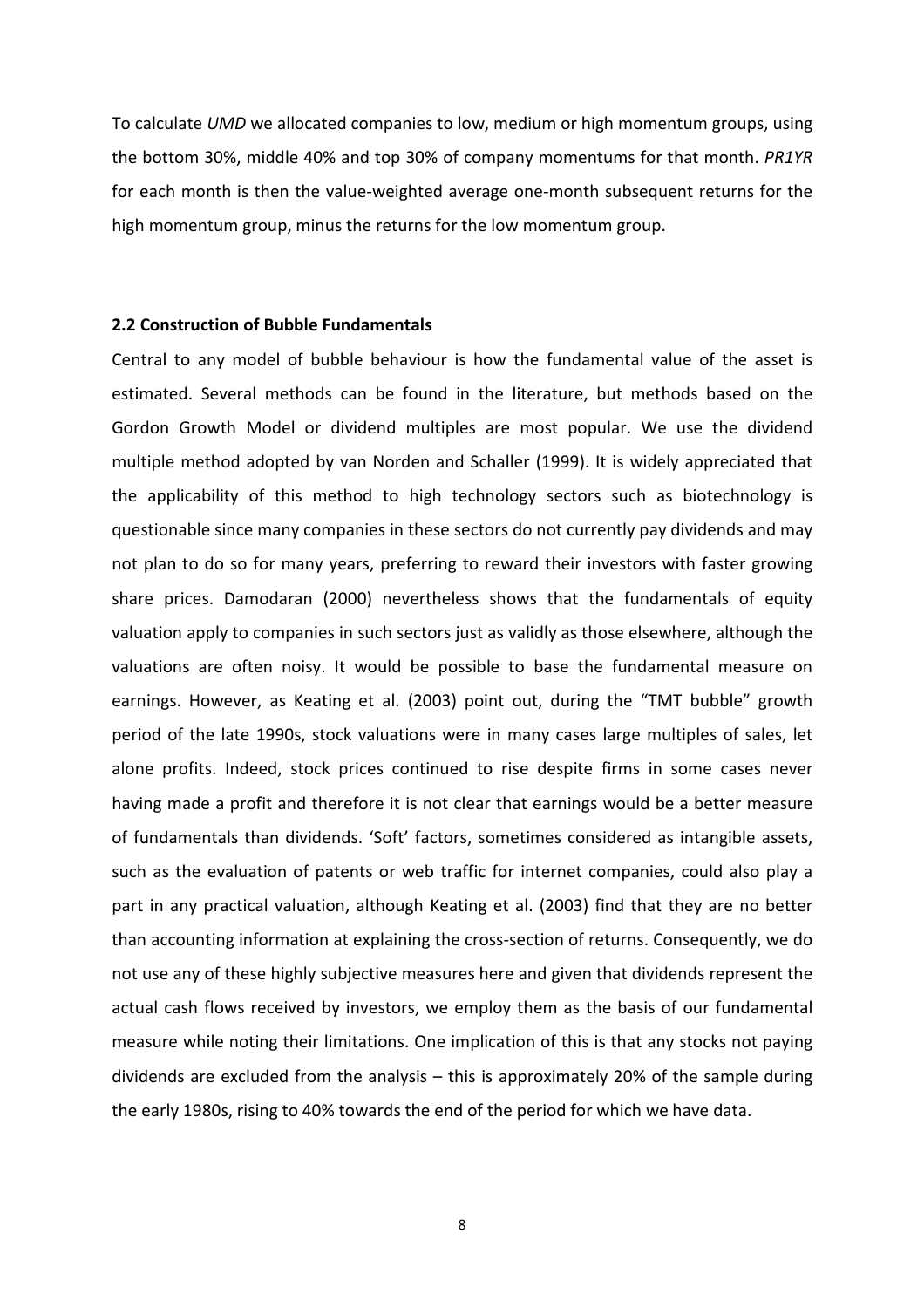The proportion of stocks paying dividends has fallen over the years, and TMT stocks often do not pay dividends. Does this mean that our analysis will tend to exclude TMT stocks and thus be poor at identifying the technology stock bubble? We do not believe so. As can be seen from Figure 1, the percentage of dividend-paying stocks that are TMT stocks has been rising gently over the years, but there is no particular move during the 1995-2000 technology stock boom. Figure 1 also shows the percentage of TMT stocks in the low and high decile bubbles. The technology stock boom in the late 1990s saw TMT stocks move into the high bubble deciles at the expense of "old economy" stocks that were pushed into the low bubble deciles. Indeed the high bubble decile in the peak bubble month of March 2000 consisted of 65% TMT stocks. Thus we have clear evidence of the bubble's existence in the TMT sectors even though non-dividend bearing stocks were excluded from our sample.



**Figure 1: Percentages of Dividend-Yielding Stocks that are TMT Stocks in Low Bubble and High Bubble Deciles and Across the Whole Sample** 

According to the discounted dividend model, the fundamental value of a stock *i* is the present value of all of its future dividends: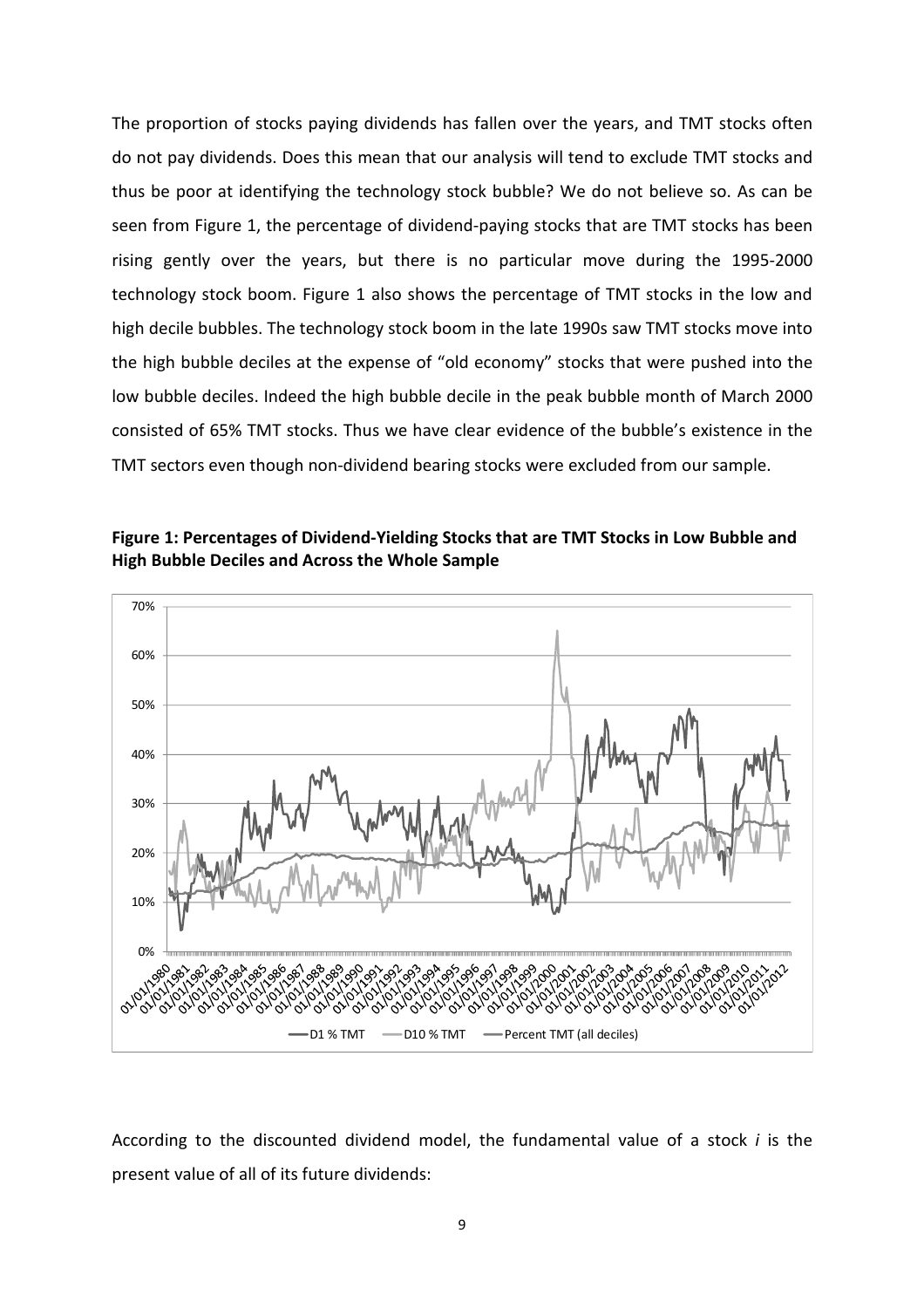$$
p_{i,t}^f = \sum_{g=1}^{\infty} \frac{1}{(1+r)^g} E_t(d_{i,t+g})
$$
\n(1)

where  $p_{i,t}^f$  is the fundamental price of stock *i* at time *t*,  $d_{i,t}$  is the dividend stock *i* paid in period *t*, *r* is the market discount rate (the required rate of return, which is assumed constant), and *Et*(.) is the expectations operator conditioning on information available at time *t*. If the actual price of the stock,  $p_{i,t}^a$ , contains a bubble, then it will follow the dynamic process:

$$
p_{i,t}^a = p_{i,t}^f + b_{i,t} + u_{i,t}
$$
 (2)

where  $b_{i,t}$  is the bubble component, and  $u_{i,t}$  is a zero mean, random disturbance term.

van Norden and Schaller (1999), vNS hereafter, show that, if dividends follow a geometric random walk (i.e. log dividends follow a random walk with drift *a*), and given a constant discount rate, then the fundamental value of a stock must be a multiple of current dividends:

$$
p_{i,t}^f = \rho d_{i,t} \tag{3}
$$

Using a second order Taylor series expansion, vNS show that the fundamental price of company *i* at time *t* can be approximated by a multiple  $\rho$  of the dividends the company paid then, where  $\frac{1+r}{\sqrt{r}}$ , r is the subjective discount rate, and  $\sigma^2$  is the variance of the 1 1  $(a+\frac{\sigma^2}{2})$ −  $\rho = \frac{1+}{e^{(a+\frac{\sigma^2}{2})}}$ *r*

innovations in the random walk with drift process for dividends.

Following vNS, our approximation of the value of  $\rho$  is to use a trailing average of the pricedividend ratio, in our case calculated over the previous five years. The relative bubble size relative to the actual price is then:

$$
B_{i,t} = \frac{b_{i,t}}{p_{i,t}} = \frac{p_{i,t} - p_{i,t}^f}{p_{i,t}} = 1 - \frac{\rho d_{i,t}}{p_{i,t}}
$$
(4)

In other words, our estimate of the relative bubble size for company *i* at time *t* is the proportional deviation from the fundamental price of the actual observed price. Thus, for example, if the dividend yield for the whole sample is 5% (price - dividend ratio = 20), and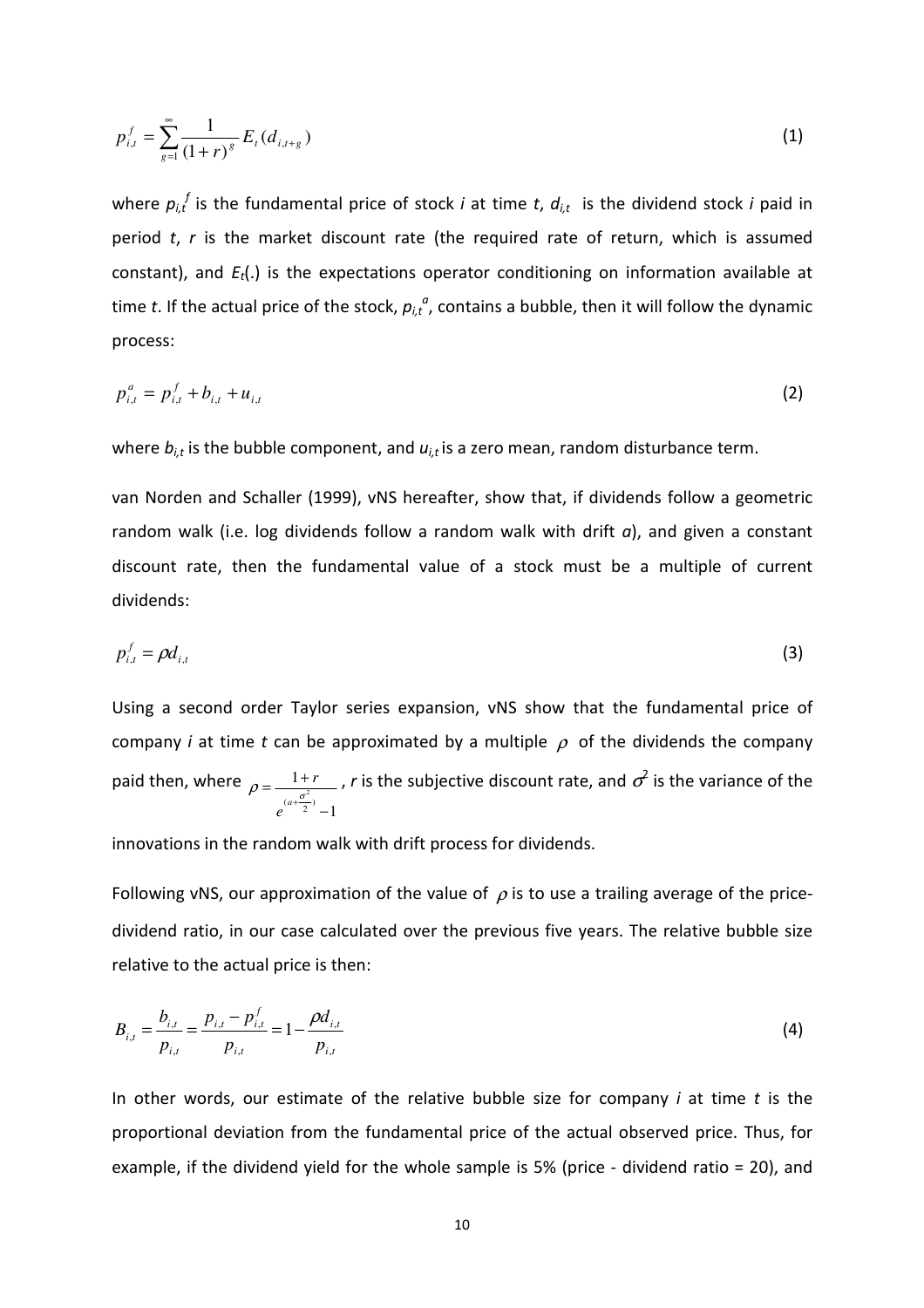this company is currently priced at £1 but only paying a 2p dividend, we estimate the relative bubble size as 60%:

$$
B_{i,t} = 1 - \frac{\rho d_{i,t}}{p_{i,t}} = 1 - \frac{20 \times 2}{100} = 0.6
$$
\n(5)

Large negative bubble values are more difficult to understand intuitively. What is the meaning of a bubble deviation of, say, -900%? Taking the above example, with the dividend yield for the whole sample still at 5% and the stock priced at £1:

$$
B_{i,t} = 1 - \frac{\rho d_{i,t}}{p_{i,t}}
$$
  
\n
$$
-9 = 1 - \frac{20d_{i,t}}{100}
$$
  
\n
$$
-10 = -\frac{20d_{i,t}}{100}
$$
  
\n
$$
d_{i,t} = \frac{1000}{20} = 50
$$
\n(6)

So in this extreme case, a stock priced at £1 is paying a 50p dividend (or, at least, did last year) and is thus offering ten times the market average dividend yield.

Some summary statistics for the bubble deviations, expressed as percentages of the actual stock prices, are presented in Table 1, averaged within each year for presentational ease.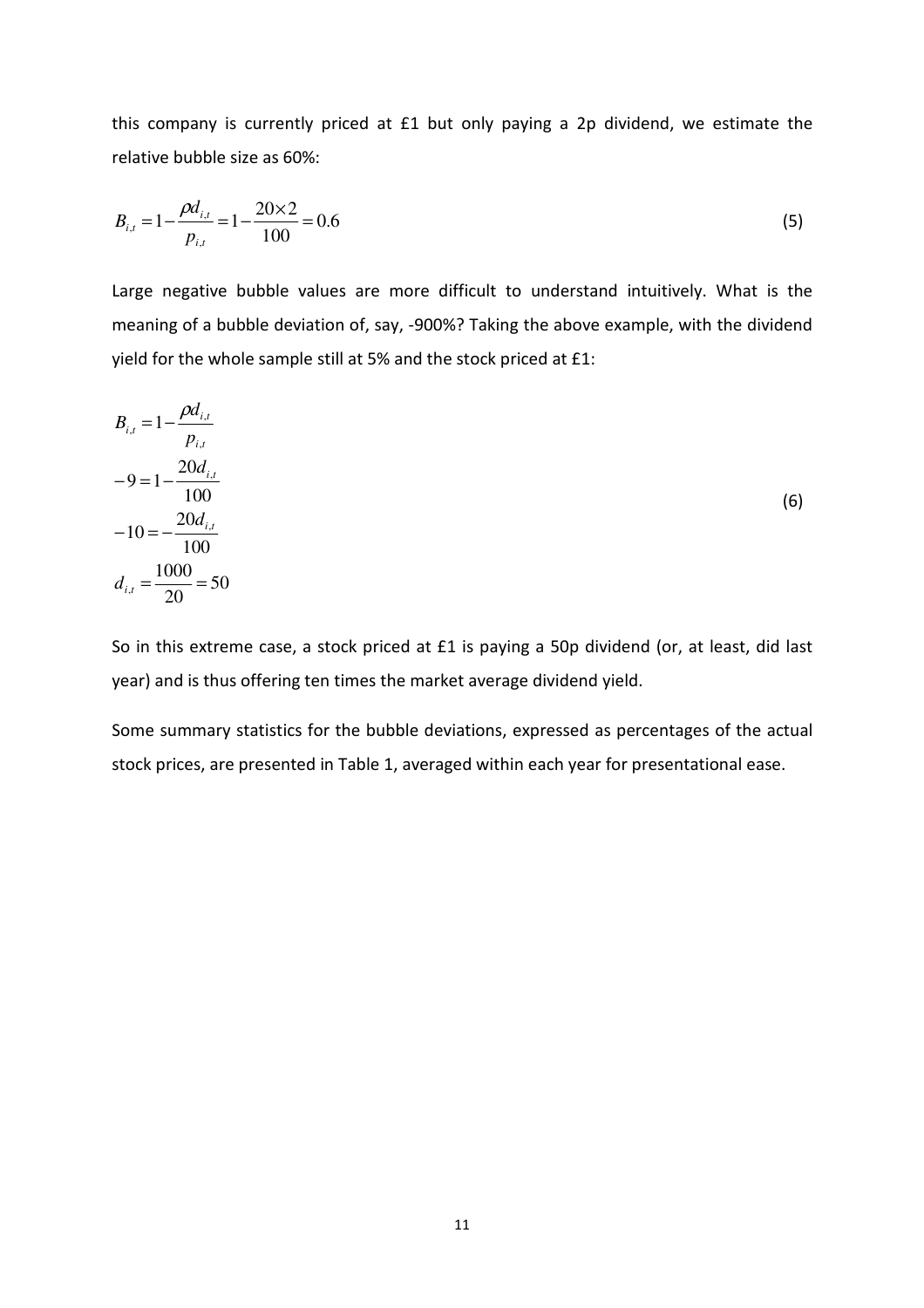|  | Table 1: Summary Statistics for Bubble Deviations by Year |  |
|--|-----------------------------------------------------------|--|
|--|-----------------------------------------------------------|--|

| Year | Mean       | Standard  | Minimum      | $10^{\text{th}}$ | $25^{\text{th}}$ | Median    | 75 <sup>th</sup> | 90 <sup>th</sup> | Maximum |
|------|------------|-----------|--------------|------------------|------------------|-----------|------------------|------------------|---------|
|      |            | Deviation |              | Percentile       | Percentile       |           | Percentile       | Percentile       |         |
| 1980 | $-4.91%$   | 19.93%    | $-232.48%$   | $-22.88%$        | $-11.68%$        | $-2.98%$  | 4.71%            | 12.07%           | 64.97%  |
| 1981 | $-8.38%$   | 439.94%   | -12079.94%   | $-26.78%$        | $-10.30%$        | 3.90%     | 17.77%           | 32.41%           | 90.25%  |
| 1982 | $-5.99%$   | 246.53%   | -7588.37%    | $-33.60%$        | $-10.46%$        | 6.12%     | 21.16%           | 38.00%           | 90.33%  |
| 1983 | 0.61%      | 151.85%   | -3498.42%    | $-28.83%$        | $-4.81%$         | 12.21%    | 27.62%           | 45.51%           | 93.25%  |
| 1984 | $-7.59%$   | 184.08%   | -3649.67%    | $-37.52%$        | $-8.52%$         | 9.62%     | 25.50%           | 41.09%           | 89.25%  |
| 1985 | $-31.12%$  | 411.01%   | -11363.55%   | $-60.74%$        | $-16.62%$        | 5.11%     | 22.75%           | 39.43%           | 89.83%  |
| 1986 | $-24.62%$  | 301.36%   | -6892.49%    | $-61.15%$        | $-12.25%$        | 8.89%     | 26.69%           | 41.53%           | 90.26%  |
| 1987 | 3.53%      | 153.81%   | -3729.28%    | $-29.16%$        | $-2.18%$         | 18.43%    | 34.76%           | 48.82%           | 85.90%  |
| 1988 | $-20.62%$  | 111.97%   | -2493.89%    | $-71.88%$        | $-29.31%$        | $-1.98%$  | 15.21%           | 31.01%           | 85.80%  |
| 1989 | -39.60%    | 357.22%   | $-11774.64%$ | -97.38%          | $-42.12%$        | $-9.85%$  | 8.26%            | 23.53%           | 88.03%  |
| 1990 | $-101.62%$ | 552.70%   | -15064.06%   | $-197.21%$       | $-100.86%$       | $-47.15%$ | $-16.70%$        | 2.98%            | 88.62%  |
| 1991 | $-118.37%$ | 2156.15%  | -32200.14%   | $-202.92%$       | $-102.17%$       | $-44.12%$ | $-13.11%$        | 7.94%            | 89.05%  |
| 1992 | $-64.87%$  | 190.58%   | -3269.05%    | $-159.85%$       | $-72.10%$        | $-24.62%$ | 2.13%            | 18.81%           | 89.76%  |
| 1993 | $-7.86%$   | 87.61%    | -1394.73%    | $-60.59%$        | $-16.88%$        | 7.87%     | 25.97%           | 41.55%           | 89.98%  |
| 1994 | 2.44%      | 117.81%   | -2953.71%    | $-35.57%$        | $-3.22%$         | 15.70%    | 32.82%           | 47.03%           | 92.28%  |
| 1995 | $-23.16%$  | 281.18%   | -7010.65%    | $-60.29%$        | $-20.50%$        | 1.70%     | 18.73%           | 33.83%           | 86.82%  |
| 1996 | $-26.51%$  | 242.15%   | -6385.09%    | $-70.42%$        | $-28.16%$        | $-2.55%$  | 16.11%           | 33.43%           | 90.47%  |
| 1997 | $-46.70%$  | 342.38%   | -8280.74%    | $-104.45%$       | $-47.07%$        | $-11.64%$ | 8.61%            | 26.25%           | 84.04%  |
| 1998 | $-79.32%$  | 529.82%   | -13870.10%   | $-149.45%$       | $-74.91%$        | $-25.62%$ | 2.73%            | 24.84%           | 80.79%  |
| 1999 | $-68.06%$  | 422.55%   | -9338.57%    | $-142.75%$       | $-68.14%$        | $-19.68%$ | 9.00%            | 31.30%           | 85.92%  |
| 2000 | $-51.11%$  | 384.88%   | -9796.09%    | $-118.17%$       | $-56.11%$        | $-14.64%$ | 16.80%           | 42.05%           | 88.20%  |
| 2001 | $-64.90%$  | 302.63%   | -6373.69%    | $-151.37%$       | $-62.99%$        | $-19.95%$ | 6.03%            | 25.91%           | 82.19%  |
| 2002 | $-78.55%$  | 361.17%   | -6064.59%    | $-165.10%$       | $-67.65%$        | $-20.19%$ | 4.93%            | 25.08%           | 80.86%  |
| 2003 | $-73.76%$  | 255.57%   | -3553.80%    | $-177.21%$       | $-74.31%$        | $-18.60%$ | 6.13%            | 26.57%           | 82.60%  |
| 2004 | $-27.43%$  | 182.01%   | -2934.79%    | $-93.51%$        | $-26.07%$        | 3.68%     | 22.74%           | 38.86%           | 78.93%  |
| 2005 | $-17.07%$  | 169.89%   | -3398.23%    | $-76.75%$        | $-21.19%$        | 6.87%     | 25.72%           | 37.41%           | 85.56%  |
| 2006 | $-15.75%$  | 95.12%    | $-1282.31%$  | $-80.03%$        | $-26.90%$        | 4.08%     | 24.71%           | 38.16%           | 82.28%  |
| 2007 | $-18.17%$  | 89.05%    | $-1229.14%$  | $-81.31%$        | $-31.92%$        | $-0.08%$  | 21.35%           | 37.21%           | 75.17%  |
| 2008 | $-43.15%$  | 244.54%   | -3981.69%    | $-118.39%$       | $-45.35%$        | $-7.03%$  | 15.72%           | 32.97%           | 81.15%  |
| 2009 | $-165.80%$ | 552.01%   | $-10481.68%$ | $-313.35%$       | $-152.99%$       | $-78.82%$ | $-30.91%$        | $-1.14%$         | 67.57%  |
| 2010 | $-63.30%$  | 340.74%   | -6752.93%    | $-134.08%$       | $-66.23%$        | $-23.87%$ | 3.22%            | 27.75%           | 78.96%  |
| 2011 | $-38.60%$  | 229.08%   | -4115.86%    | $-94.52%$        | $-42.43%$        | $-8.28%$  | 14.55%           | 33.02%           | 81.69%  |
| 2012 | $-46.37%$  | 295.07%   | -5113.05%    | $-102.01%$       | -43.86%          | $-9.05%$  | 13.59%           | 32.00%           | 84.66%  |

Notes: The bubble deviations are defined as the bubble size (difference between actual prices and their fundamental values, based on dividend payments as in Section 2.1) expressed as a proportion of the actual share price at that time. The bubble deviations are constructed using five-year windows to evaluate the long term price-to-dividend ratios, rolled forward on a monthly basis. The figures for each year are averages of all months in that year (the 2012 figure only averages over January – March).

Given our method of constructing fundamentals using equation (4), the bubble deviation will effectively fall as the firm increases its dividend payment relative to its historical average. A firm with a large price to dividend ratio (i.e. one that has historically had a small dividend payout ratio and so has a large  $\rho$  but which substantially increases its dividend) could have a very negative bubble deviation. For example, suppose the dividend yield for the past five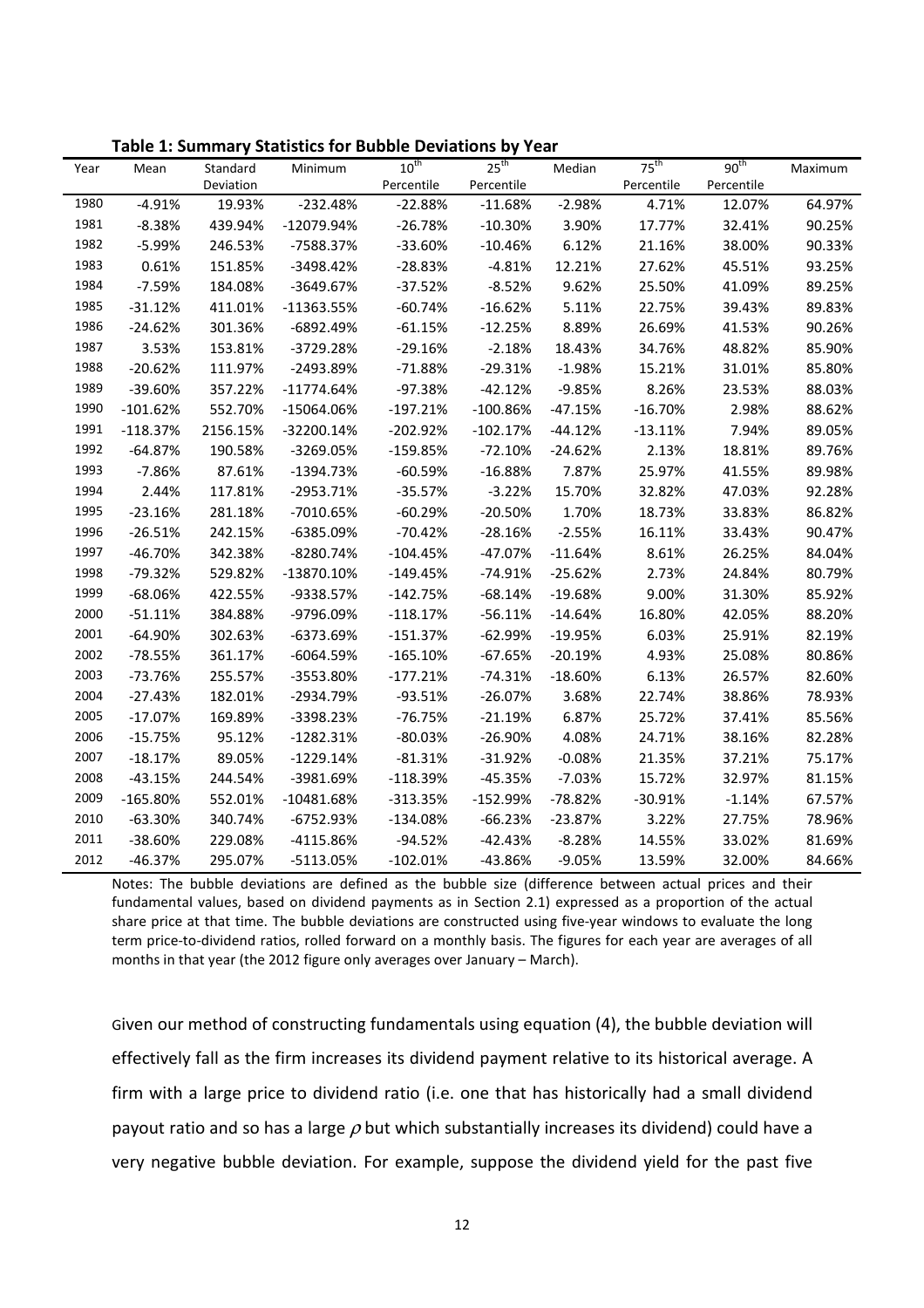years is now 1% (price - dividend ratio = 100), and this company is currently priced at £1 but paying a 10p dividend, *Bi,t*, the bubble deviation, will be -900%. On the other hand, *Bi,t* will approach 100% as the firm reduces its dividend payment relative to its historical value.

It should be apparent that the bubble deviations are bounded from above by 100% (if the entire stock price comprises a bubble and the fundamental value is zero) but they are not bounded from below and consequently the distribution of bubble deviations has a very long lower tail and is skewed. As a result, the mean bubble deviation is negative in most years, and the median deviation, shown in column seven of Table 1, is arguably a better summary statistic. Even the median stock has a negative bubble deviation for over half of the sample years, perhaps in part reflecting the declining propensity over time of firms to pay dividends. This should be inconsequential for our models below, however, since the stocks are compared cross-sectionally within each year separately and thus the rank ordering of bubble deviations is key rather than their absolute magnitudes.

The profile of the relative bubble sizes over time is as one would expect, reaching peaks in 1983, 1987, 1994 and 2005, before subsequent market crashes deflated the bubbles that had established. Stocks were at their most undervalued, when more than half traded at below their fundamental values, during 1988-1991, 1997-2003, and 2008 onwards. The years towards the end of our sample period, especially in 2009, are particularly interesting. Unlike the bubble collapses of late 1987 and 1998-2000, prices as a multiple of dividends were not at historically unprecedented levels in 2009. During the mid-2000s, dividend payments had been increasing at a considerable rate. Clearly, a small number of stocks were very over-valued, trading at up to ten times their fundamental values.

To further investigate the relationship between the cross-sectional variation in the bubble sizes and the stock market, Figure 2 plots the bubble deciles over time against the value of the FTSE All-Shares Index. It is apparent that the tenth percentile of the bubble deviation distribution has the ability to identify buying opportunities, spiking before the run-ups in 1991, 2003 and 2009. The ninetieth percentile identified appropriate points to sell in 1987 and 2000; however, if this series were used to define an investment rule, it would have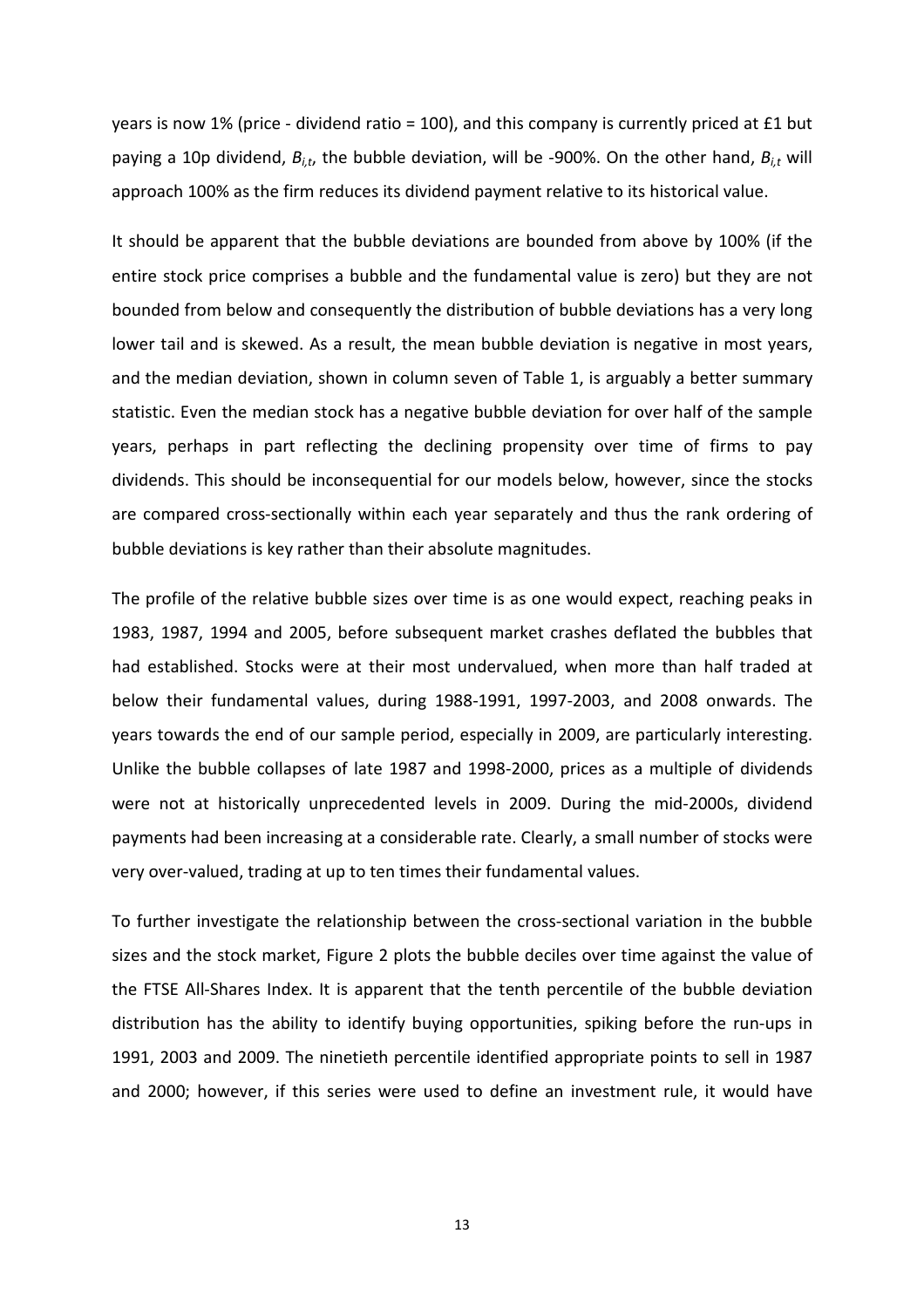given a false signal in 1994 and any investor following this would have missed out on the upside over the next six years. $3$ 



**Figure 2: Bubble Percentiles versus FTSE All-Share Index Returns Over Time** 

#### **3 Cross-Sectional Regressions**

 $\overline{\phantom{0}}$ 

#### **3.1: Cross-Sectional Regressions to Determine Whether Bubbles Affect Returns**

We first use the Fama-French (1992) approach based on a "time-series of cross-sections" with an additional variable representing the size of the bubble deviations using the following procedure. We run a cross-sectional regression of the form

$$
R_{i,t} = \alpha + \beta_1 Beta_{i,t} + \beta_2 MV_{i,t} + \beta_3 BVP_{i,t} + \beta_4 MOM_{i,t} + \beta_5 DY_{it} + \beta_6 B_{i,t} + u_{i,t}
$$
(7)

where R are the monthly returns,<sup>4</sup> Beta are the CAPM betas calculated as the slope of a regression of log monthly returns over the previous five years against those of the FTSE All

 $3$  It might be possible to develop the bubble deciles, or the differences between them, into an effective market timing rule in a more sophisticated version of that in Brooks and Katsaris (2005b). However, this is not the focus of the present paper and thus we do not pursue this idea further.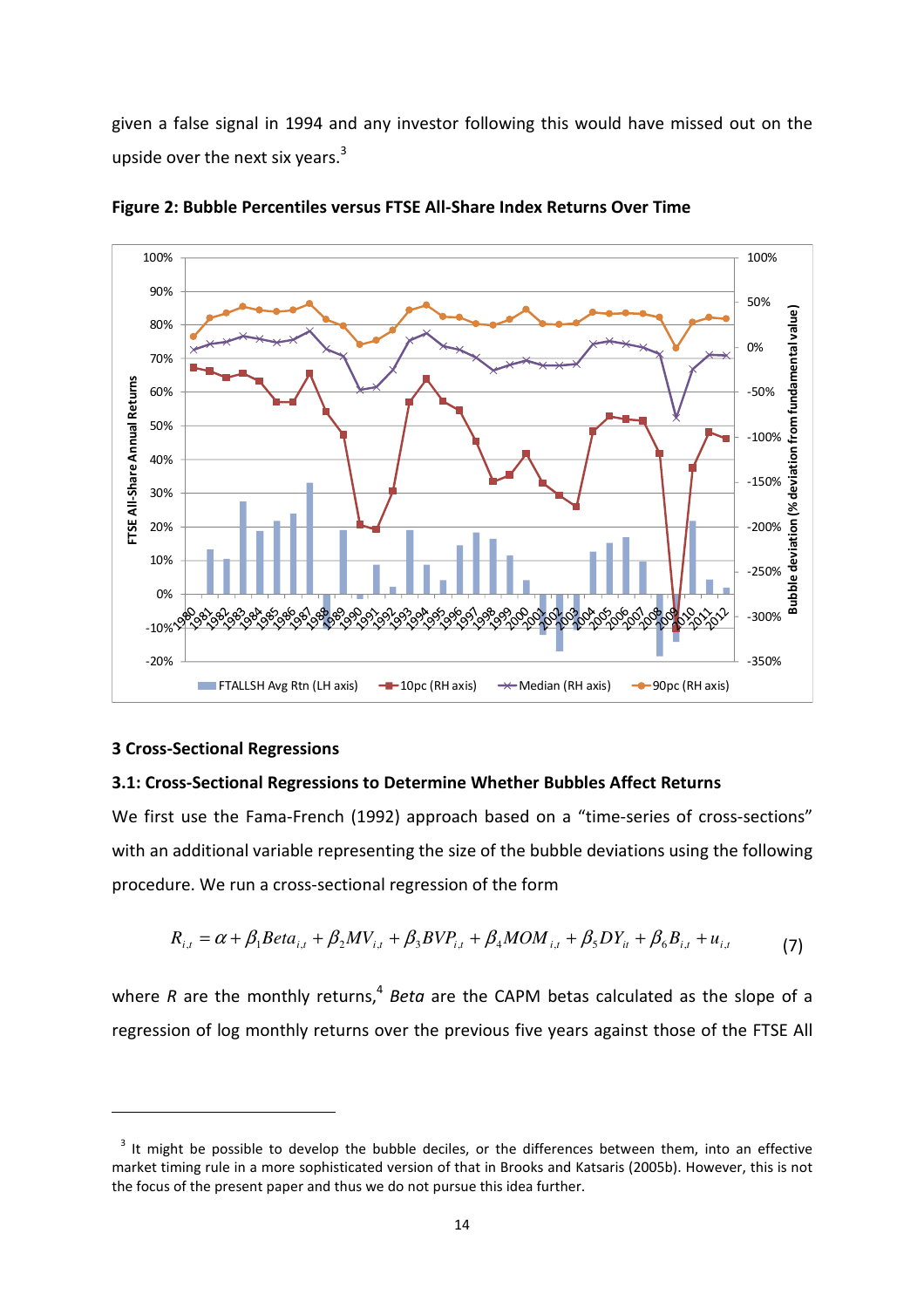Share Index (provided that at least 24 months of returns are available), *MV* are the market capitalisations, *BVP* is the book-to-price ratio, *MOM* is the previous year's return for the stock to measure the extent to which it has momentum, *DY* is the dividend yield, *B* is the bubble deviation as a percentage of the actual price, as described above, and the subscripts denote firm *i* and month *t*. 5

We checked the correlations of the variables in equation (7) month-by-month. The correlations averaged across all months ranged between -0.34 and +0.29; no correlation in any individual month exceeded ±0.66. Multicollinearity should not therefore be a problem.

#### **3.2 Results from the Models Incorporating Bubble Deviations Directly**

The results from the cross-sectional regression of monthly returns on the firm-specific characteristics are presented in Table 2 for three separate sub-samples. The first panel presents the results for the whole sample from May 1980 to March 2012, and the second two panels present results for the shorter sub-samples January 1990 to March 2012 and January 2000 – March 2012. We choose the first of these sub-samples in order to remove any "burn in" effect from having insufficient prior observations to estimate the long term price-to-dividend ratio in the whole sample, and the second sub-sample allows us to focus on the post-technology bubble bursting period only.

Several specifications are examined in each case. The first is a simple test of the CAPM, and shows that the coefficient on beta is never statistically significantly different from zero and sometimes has the wrong sign. The bubble term, on the other hand, is significant at the 1% level in every model. When the market capitalisation, book-value-to-price, and momentum terms are incorporated, neither the bubble term's magnitude nor its statistical significance

l

 $<sup>4</sup>$  The regression in (7) could be conducted using actual returns or excess returns as the dependent variable</sup> (i.e. with a proxy for the risk-free rate of interest subtracted) and for comparison we also employed the latter. However, we retain the former in the results shown in Tables 2 and 6.

<sup>&</sup>lt;sup>5</sup> The cross-section of market capitalisation is heavily skewed, with a few extremely large companies in the sample. We thus repeat the analysis using the natural logarithm of MV rather than its level. However, the findings are not qualitatively affected and we thus do not report the results for the logs. The distribution of bubble deviations is similarly skewed, as discussed in the text; again, as a robustness check we repeat the analysis using the deciles to which the bubble deviations belong rather than their actual values in equation (6). We find that the results are stronger, in the sense that the coefficients on the bubble term are still positive but more statistically significant and the R<sup>2</sup> rises. However, we prefer to report the results with the actual bubble deviations since these have a more natural interpretation.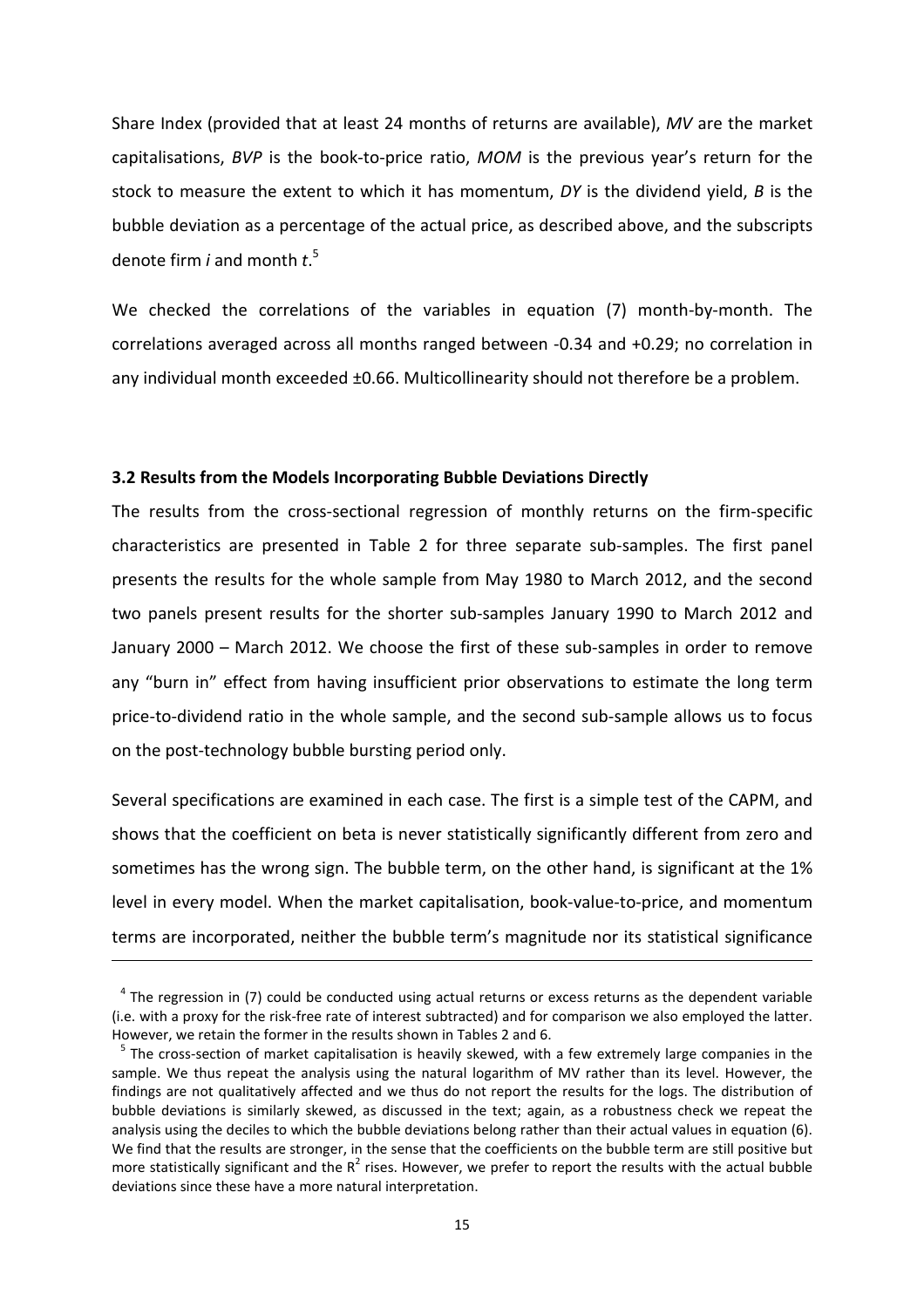are more than modestly affected. However the momentum coefficient in Panel A of Table 2 changes from positive and highly significant under the Carhart (1997) model, to negative with 5% significance when the bubble term is added, to negative and highly significant when dividend yield is added. It seems that the bubble term dominates the momentum term, and in addition we should note that the sample for the models including a dividend yield and including the bubble term are smaller cross-sectionally than those without and therefore the results for the models with and without the bubble term are not strictly comparable.<sup>6</sup>

The final row in each panel incorporates the firm's current dividend yield in the specification to tackle potential concerns that the bubble factor may simply be another way of picking this up; it has been widely documented in the empirical asset pricing literature that high yielding stocks generate higher returns on average (see, for example, Hodrick, 1992; Kothari and Shanken, 1997). It is clear from Table 2 that the inclusion of dividend yield does not reduce the impact of the bubble on the cross-section of returns. A parameter estimate of 1.66 on the bubble factor in the most complete specification for the whole sample period implies that a 10% increase in the bubble deviation as a fraction of the actual price would lead to a 0.166% increase in average returns per month (approximately 2% per annum). It should be noted that the coefficients of determination presented in this table, while modest in size, are in accord with those of other cross-sectional stock return regressions in the extant literature. We should note at this stage the small  $R^2$  values in these regressions (although such values are not uncommon in the literature) and that the increase in explanatory power from the bubble terms is modest and from a low base.

 $\overline{\phantom{0}}$ 

 $<sup>6</sup>$  It would of course be possible to run all models on the same cross-sectional sample of firms throughout</sup> that pay dividends. However, we prefer to retain as many observations as possible for each individual regression.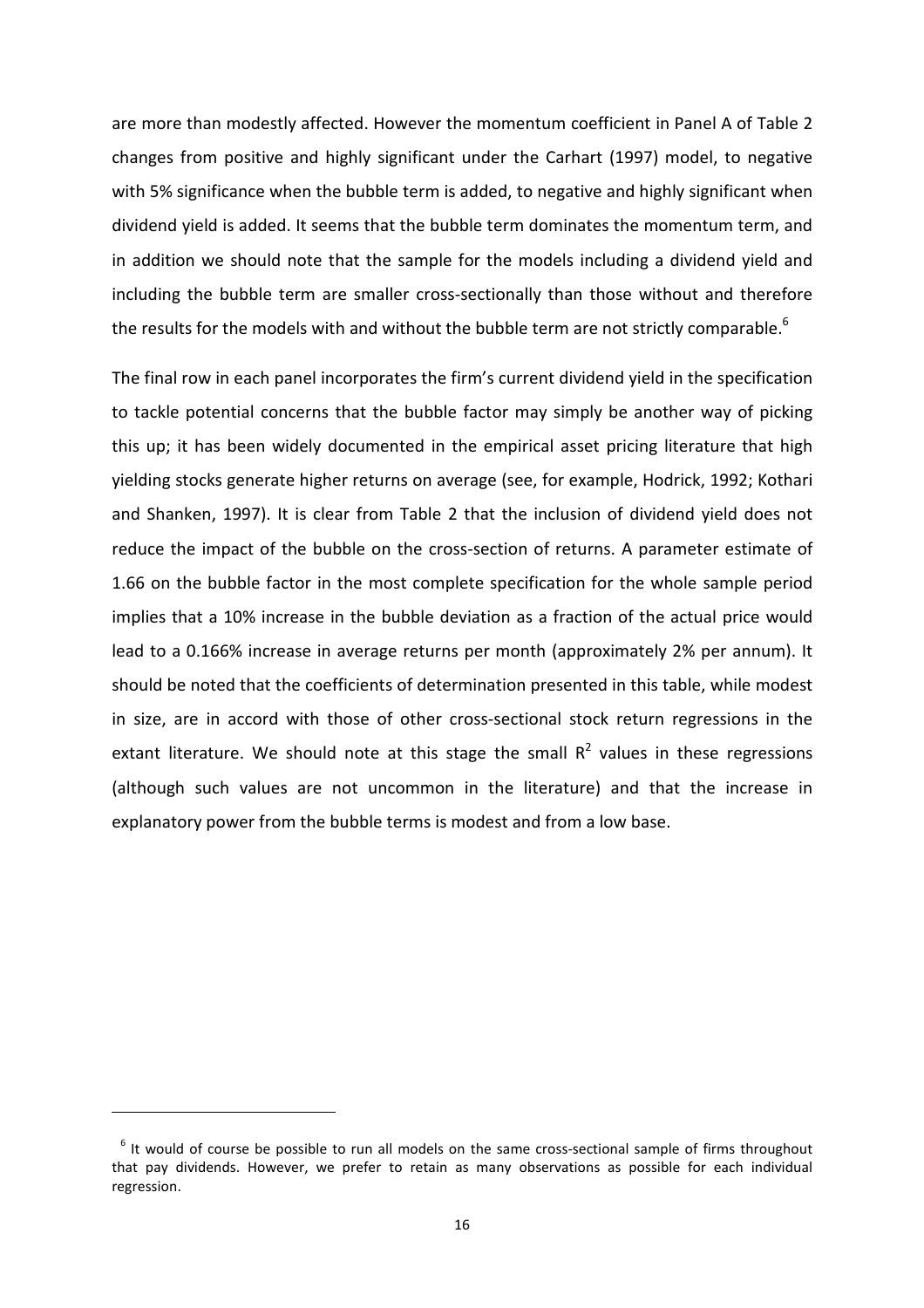| Panel A: Whole Sample May 1980 - March 2012 (383 points) |             |                          |               |               |                                                            |               |       |       |  |
|----------------------------------------------------------|-------------|--------------------------|---------------|---------------|------------------------------------------------------------|---------------|-------|-------|--|
| <b>Intercept</b>                                         | <b>Beta</b> | <b>Size</b>              | <b>BVP</b>    | Mom           | DY                                                         | <b>Bubble</b> | $R^2$ | # obs |  |
| 1.118                                                    | $-0.001$    | $\overline{a}$           |               |               |                                                            |               | 0.04  | 1143  |  |
| $(0.162)$ ***                                            | (0.273)     |                          |               |               |                                                            |               |       |       |  |
| 1.467                                                    |             |                          |               |               |                                                            | 1.312         | 0.02  | 907   |  |
| $(0.235)$ ***                                            |             |                          |               |               |                                                            | $(0.241)$ *** |       |       |  |
| 1.458                                                    | 0.014       |                          |               |               |                                                            | 1.467         | 0.06  | 823   |  |
| $(0.142)$ ***                                            | (0.275)     |                          |               |               |                                                            | $(0.241)$ *** |       |       |  |
| 0.801                                                    | 0.032       | 0.00003                  | $-0.354$      | 0.559         |                                                            |               | 0.06  | 779   |  |
| $(0.253)$ ***                                            | (0.276)     | (0.00003)                | $(0.032)$ *** | $(0.165)$ *** |                                                            |               |       |       |  |
| 2.461                                                    | $-0.030$    | 0.00002                  | $-0.878$      | $-0.390$      |                                                            | 1.868         | 0.10  | 576   |  |
| $(0.284)$ ***                                            | (0.281)     | (0.0003)                 | $(0.061)$ *** | $(0.211)^*$   |                                                            | $(0.226)$ *** |       |       |  |
| 4.890                                                    | $-0.113$    | 0.00002                  | $-0.635$      | $-1.143$      | $-0.415$                                                   | 1.659         | 0.11  | 576   |  |
| $(0.274)$ ***                                            | (0.279)     | (0.00003)                | $(0.054)$ *** | $(0.202)$ *** | $(0.022)$ ***                                              | $(0.215)$ *** |       |       |  |
|                                                          |             |                          |               |               | Panel B: Sub-sample January 1990 - March 2012 (267 points) |               |       |       |  |
| Intercept                                                | <b>Beta</b> | <b>Size</b>              | <b>BVP</b>    | Mom           | DY                                                         | <b>Bubble</b> | $R^2$ | # obs |  |
| 0.637                                                    | 0.005       | $\overline{\phantom{0}}$ |               |               | $\overline{a}$                                             |               | 0.04  | 1143  |  |
| $(0.196)$ ***                                            | (0.325)     |                          |               |               |                                                            |               |       |       |  |
| 1.144                                                    |             |                          |               |               |                                                            | 0.664         | 0.02  | 810   |  |
| $(0.275)$ ***                                            |             |                          |               |               |                                                            | $(0.057)$ *** |       |       |  |
| 1.118                                                    | 0.038       |                          |               |               |                                                            | 0.631         | 0.06  | 751   |  |
| $(0.169)$ ***                                            | (0.332)     |                          |               |               |                                                            | $(0.056)$ *** |       |       |  |
| 0.616                                                    | 0.050       | 0.00003                  | $-0.451$      | 0.378         |                                                            |               | 0.06  | 943   |  |
| $(0.322)*$                                               | (0.325)     | (0.00002)                | $(0.040)$ *** | $(0.214)^*$   |                                                            |               |       |       |  |
| 2.654                                                    | 0.052       | 0.00001                  | $-1.225$      | $-0.697$      |                                                            | 0.985         | 0.10  | 661   |  |
| $(0.373)$ ***                                            | (0.340)     | (0.00002)                | $(0.076)$ *** | $(0.283)$ **  |                                                            | $(0.074)$ *** |       |       |  |
| 4.982                                                    | 0.017       | 0.00001                  | $-0.891$      | $-1.519$      | $-0.413$                                                   | 0.797         | 0.11  | 661   |  |
| $(0.347)$ ***                                            | (0.338)     | (0.00002)                | $(0.071)$ *** | $(0.271)$ *** | $(0.024)$ ***                                              | $(0.068)$ *** |       |       |  |
|                                                          |             |                          |               |               | Panel C: Sub-sample January 2000 - March 2012 (147 points) |               |       |       |  |
| Intercept                                                | <b>Beta</b> | <b>Size</b>              | <b>BVP</b>    | Mom           | DY                                                         | <b>Bubble</b> | $R^2$ | # obs |  |
| 0.577                                                    | $-0.221$    | $\overline{\phantom{m}}$ |               |               | $\overline{a}$                                             |               | 0.04  | 1145  |  |
| $(0.282)$ **                                             | (0.431)     |                          |               |               |                                                            |               |       |       |  |
| 1.108                                                    |             |                          |               |               |                                                            | 0.750         | 0.03  | 617   |  |
| $(0.389)$ ***                                            |             |                          |               |               |                                                            | $(0.088)$ *** |       |       |  |
| 1.260                                                    | $-0.184$    |                          |               |               |                                                            | 0.711         | 0.08  | 589   |  |
| $(0.219)$ ***                                            | (0.450)     |                          |               |               |                                                            | $(0.087)$ *** |       |       |  |
| 1.304                                                    | $-0.217$    | 0.000004                 | $-0.519$      | $-0.180$      |                                                            |               | 0.06  | 943   |  |
| $(0.468)$ ***                                            | (0.438)     | (0.00001)                | $(0.061)$ *** | (0.332)       |                                                            |               |       |       |  |
| 4.091                                                    | $-0.278$    | $-0.00001$               | $-1.499$      | $-1.613$      |                                                            | 1.195         | 0.11  | 524   |  |
| $(0.549)$ ***                                            | (0.478)     | $(0.00001)*$             | $(0.108)$ *** | $(0.453)$ *** |                                                            | $(0.114)$ *** |       |       |  |
| 5.416                                                    | $-0.399$    | $-0.00001$               | $-1.236$      | $-1.970$      | $-0.303$                                                   | 1.034         | 0.13  | 524   |  |
| $(0.533)$ ***                                            | (0.475)     | $(0.00001)*$             | $(0.107)$ *** | $(0.443)$ *** | $(0.035)$ ***                                              | $(0.107)$ *** |       |       |  |

**Table 2: Time-series of Cross-section Results for CAPM and Fama-French Specifications including a Bubble Term**

Notes: in the full model we run a series of cross-sectional regressions of the form

 $R_{i,t} = \alpha + \beta_1 Beta_{i,t} + \beta_2 MV_{i,t} + \beta_3 BVP_{i,t} + \beta_4 MOM_{i,t} + \beta_5 DY_{i,t} + \beta_6 B_{i,t} + u_{i,t}$ 

where *R* are the monthly returns, *Beta* are the CAPM betas calculated as the slope of a regression of log monthly returns over the previous five years against those of the FTSE All Share Index (provided that at least 24 months of returns are available), *MV* are the market capitalisations, *BVP* is the book-to-price ratio, *MOM* is the previous year's return for the stock to measure the extent to which it has momentum, *DY* is the dividend yield, *B* is the bubble deviation as a percentage of the actual price, and the subscripts denote firm *i* and month t. The R<sup>2</sup> and # obs (number of observations) are the averages over all of the cross-sectional regressions for a given specification.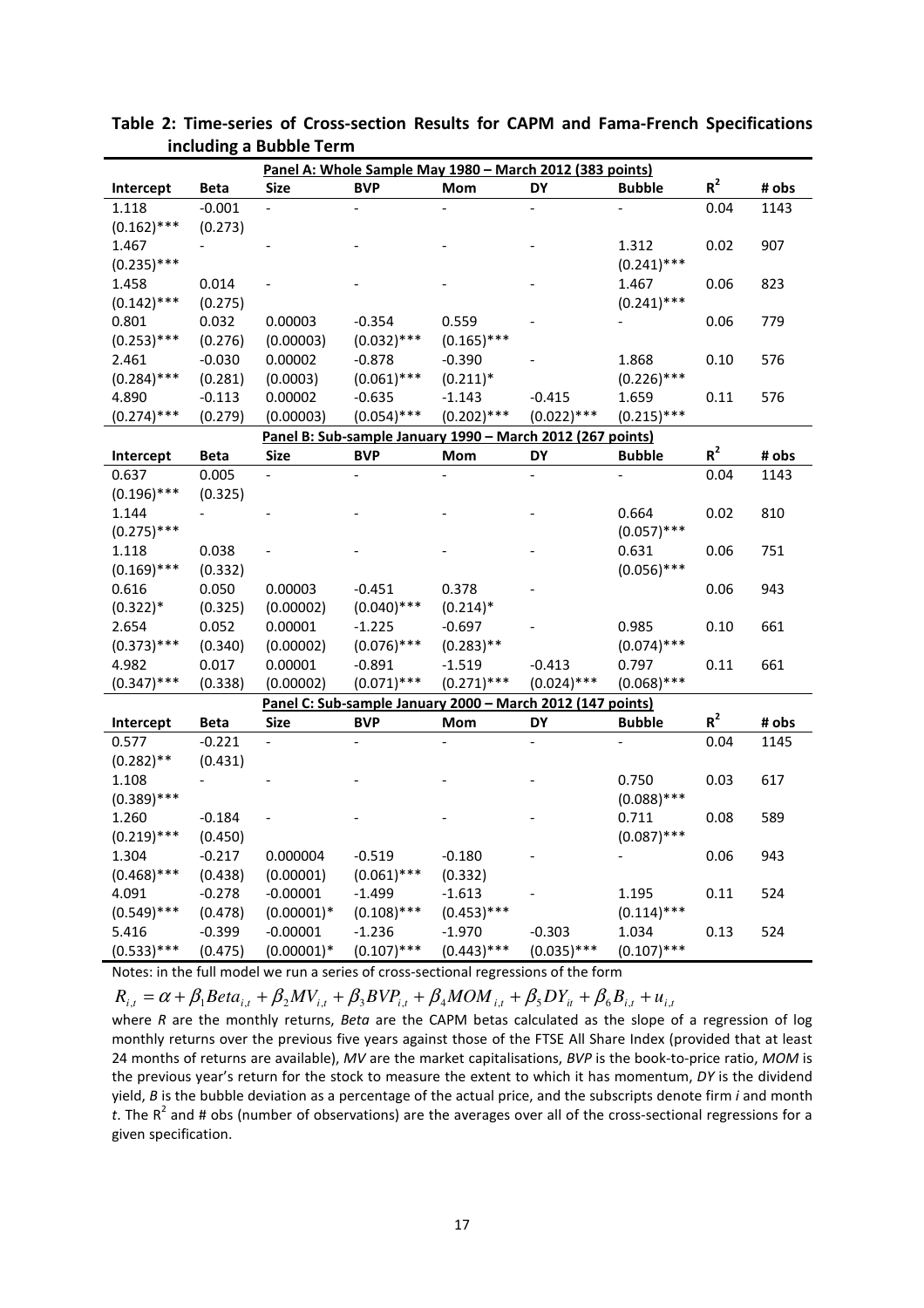#### **4 Bubble Factor Loadings**

#### **4.1 Determining the Bubble Factor Loadings and the Risk Premia**

In the spirit of Fama and French (1993), we construct a bubble factor where we sort stocks by their bubble deviations into triciles based on the top 30%, the bottom 30% and the remaining 40% in the middle. The bubble factor *BBMSBt* ("big bubble minus small bubble") is then formed by subtracting the returns on the portfolio of stocks with the smallest bubble deviations from the returns of the portfolio of stocks with the largest bubble deviations. We assume that the bubble-based portfolios are reformed monthly and are value-weighted.

For illustration, the stocks are also sorted into deciles (rather than triciles) based on the sizes of their bubble deviations, and their characteristics are shown in Table 3. The first two rows report the returns on each portfolio when it is equally weighted (first row after the header) and value weighted (second row). It is clearly evident that there is a positive bubble premium in the sense that stocks within the largest bubble decile generate returns of 4.78% per annum (3.61% value weighted) whereas those in the lowest bubble decile produce negative returns (-2.87% or -2.35% value weighted); thus a zero cost strategy of buying the 10% of stocks with the largest bubbles and short selling the 10% of stocks with the smallest bubble deviations would yield a profit of 7.66% (5.96% if value-weighted). The third row of the table shows the average size of the company in each bubble-sorted decile by the percentile rank (so low numbers denote the smallest companies). This shows that, aside from the companies with the smallest bubble deviations, which tend to be smaller companies, there is little to choose between the rest, indicating very little association between firm size and bubble size. Similarly, aside from the decile of smallest bubble deviation companies having the highest betas, there is very little separation between the rest, so that bubble size and market risk are otherwise uncorrelated. The table also shows that, perhaps as one would expect, bubble companies tend to be growth stocks with low book-to-market ratios, and in particular the decile with the smallest bubbles have book-tomarket ratios around 40% higher than those in the decile with the largest bubbles.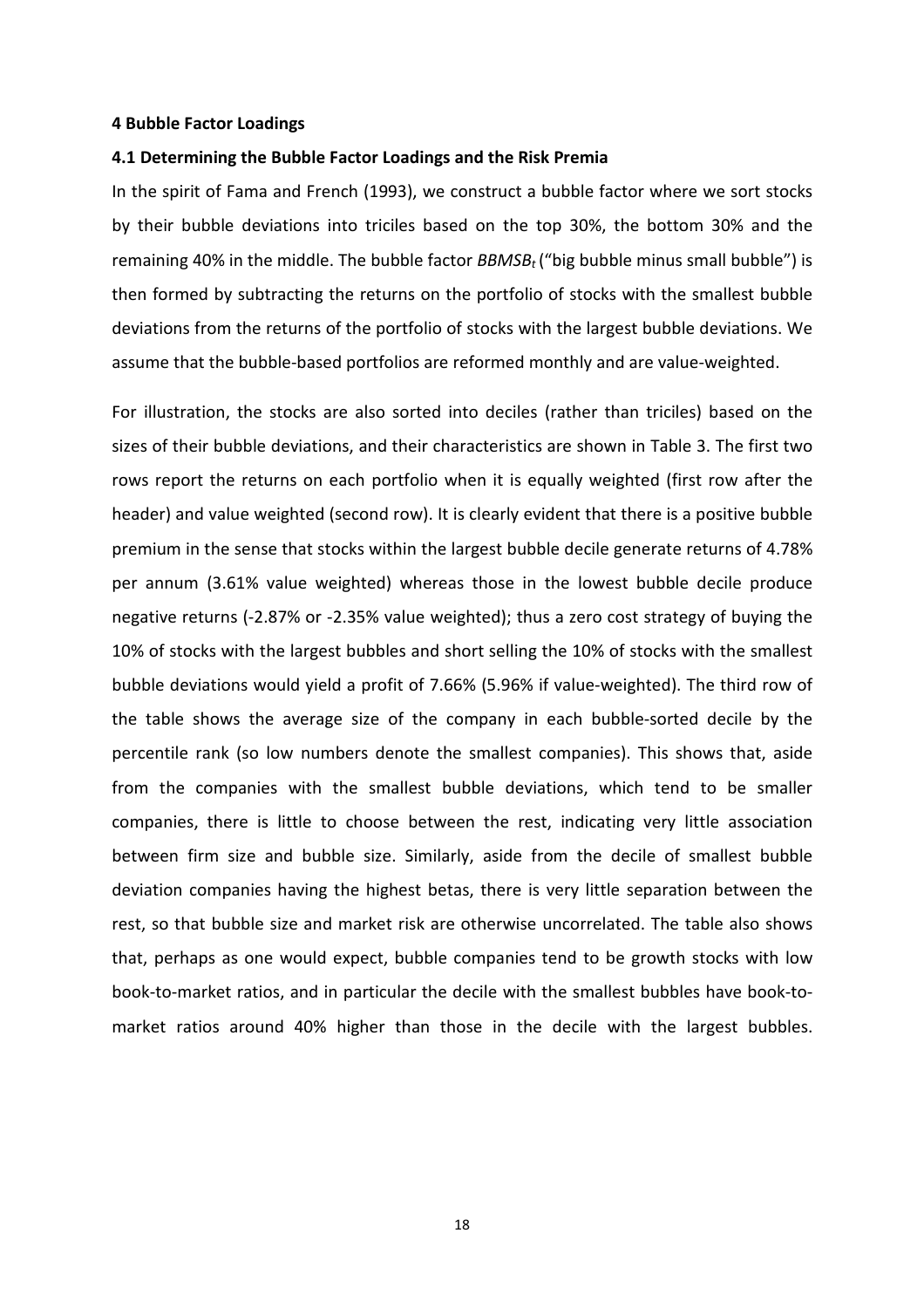|                         | Low bubble |          |          |           |        |        |        |        |        | High bubble |           | p-value     |
|-------------------------|------------|----------|----------|-----------|--------|--------|--------|--------|--------|-------------|-----------|-------------|
|                         |            |          |          | 4         |        | 6      |        | 8      | 9      | 10          | High      | (H minus L) |
|                         |            |          |          |           |        |        |        |        |        |             | minus low |             |
| Equally weighted return | $-2.87\%$  | $-1.16%$ | $-0.05%$ | 0.48%     | L.04%  | 1.68%  | 2.26%  | 2.87%  | 3.52%  | 4.78%       | 7.66%     | 0.0000      |
| Value weighted return   | $-2.35%$   | $-1.23%$ | $-0.58%$ | $-0.07\%$ | 0.50%  | 0.92%  | 1.32%  | 1.97%  | 2.65%  | 3.61%       | 5.96%     | 0.0000      |
| Size (MV % rank)        | 39.59%     | 43.86%   | 46.62%   | 48.89%    | 50.56% | 52.43% | 55.22% | 56.79% | 56.15% | 49.84%      | 10.25%    | 0.0000      |
| Book-to-market value    | 1.1125     | 0.9087   | 0.8968   | 0.8152    | 0.8319 | 0.8363 | 0.7868 | 0.7436 | 0.7643 | 0.7898      | 0.3228    | 0.0000      |
| <b>Beta</b>             | 0.9164     | 0.8428   | 0.8148   | 0.7930    | 0.7923 | 0.7786 | 0.7792 | 0.7851 | 0.7981 | 0.8134      | 0.1030    | 0.0000      |

**Table 3: Returns and Other Characteristics for Portfolios formed on Bubble Size** 

Notes: The table presents percentage annualised returns and other characteristics calculated on the basis of ranking stocks by the sizes of their bubble deviations and then allocating them to decile portfolios. The figures are the simple averages of the monthly values.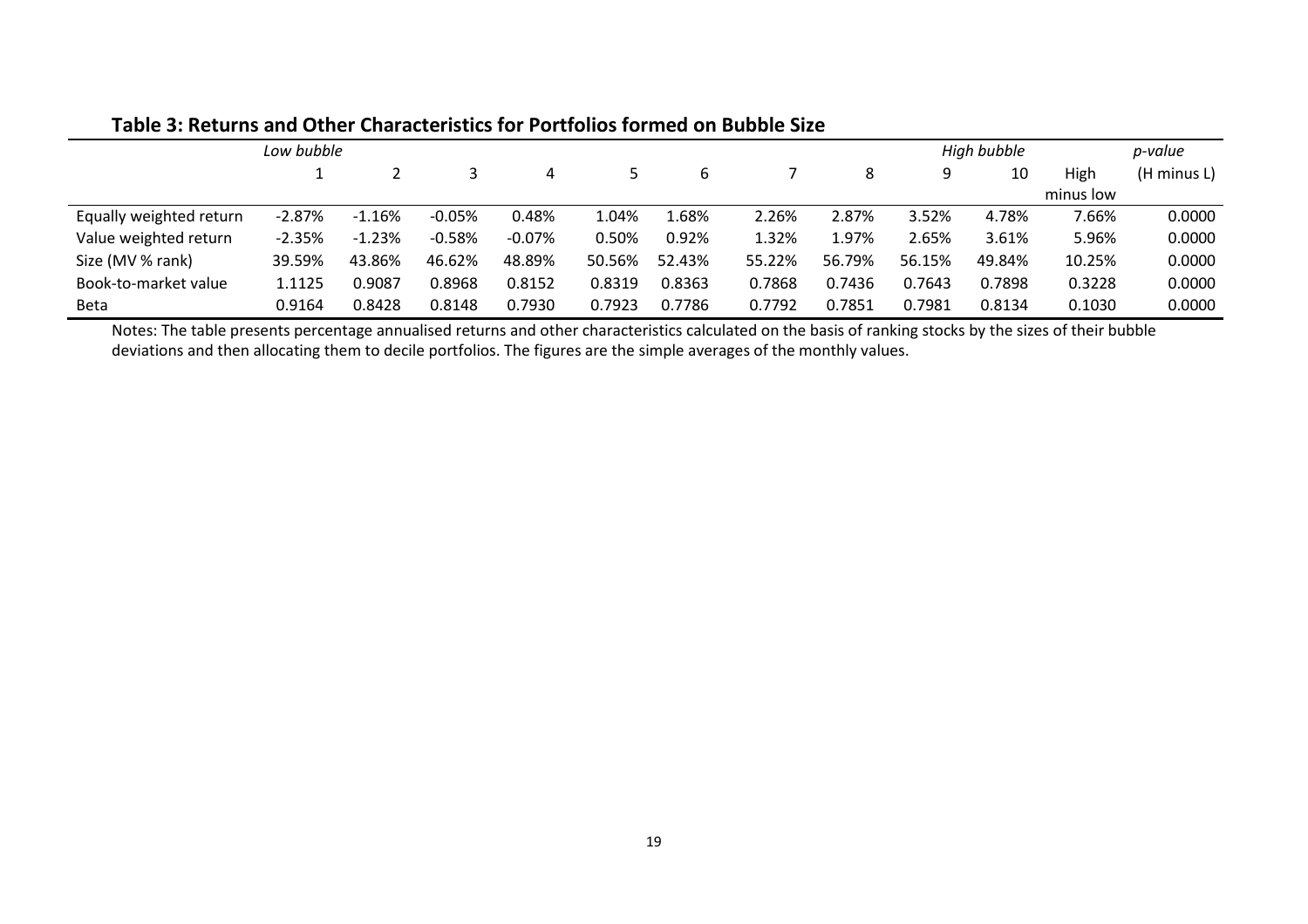To illustrate the difference in returns, Figure 3 shows how three equally-weighted bubble decile portfolios fared over the years, starting with £1,000 in 1980 and rebalancing annually. The highest bubble decile D10 performs the best, but suffers markedly more in market downturns. Its -11% return from 01/03/2000 to 01/03/2001 contributes to its total value falling below that of the decile 5 portfolio in 2002 and 2003.



**Figure 3: Portfolio Returns for the High, Middle and Low Bubble Deciles Across Time** 

We then implement a variant of the two-step methodology of Fama and MacBeth (1973). In the first step we estimate a time-series version of the Carhart (1997) 4-factor model, but also including the bubble term as described above:

$$
R_{i,t} = \alpha + \beta_M RMRF_{i,t} + \beta_S SMB_{i,t} + \beta_V HML_{i,t} + \beta_U UMD_{i,t} + \beta_B BMSB_{it} + v_{i,t}
$$
(8)

where  $R_{it}$  are the returns on the portfolios *i* in each month *t*. Following Fama and French (1993), we employ 25 two-way size and book-to-market-sorted portfolios. We also separately employ the 27 portfolios that are three-way sorted on size, book-to-market and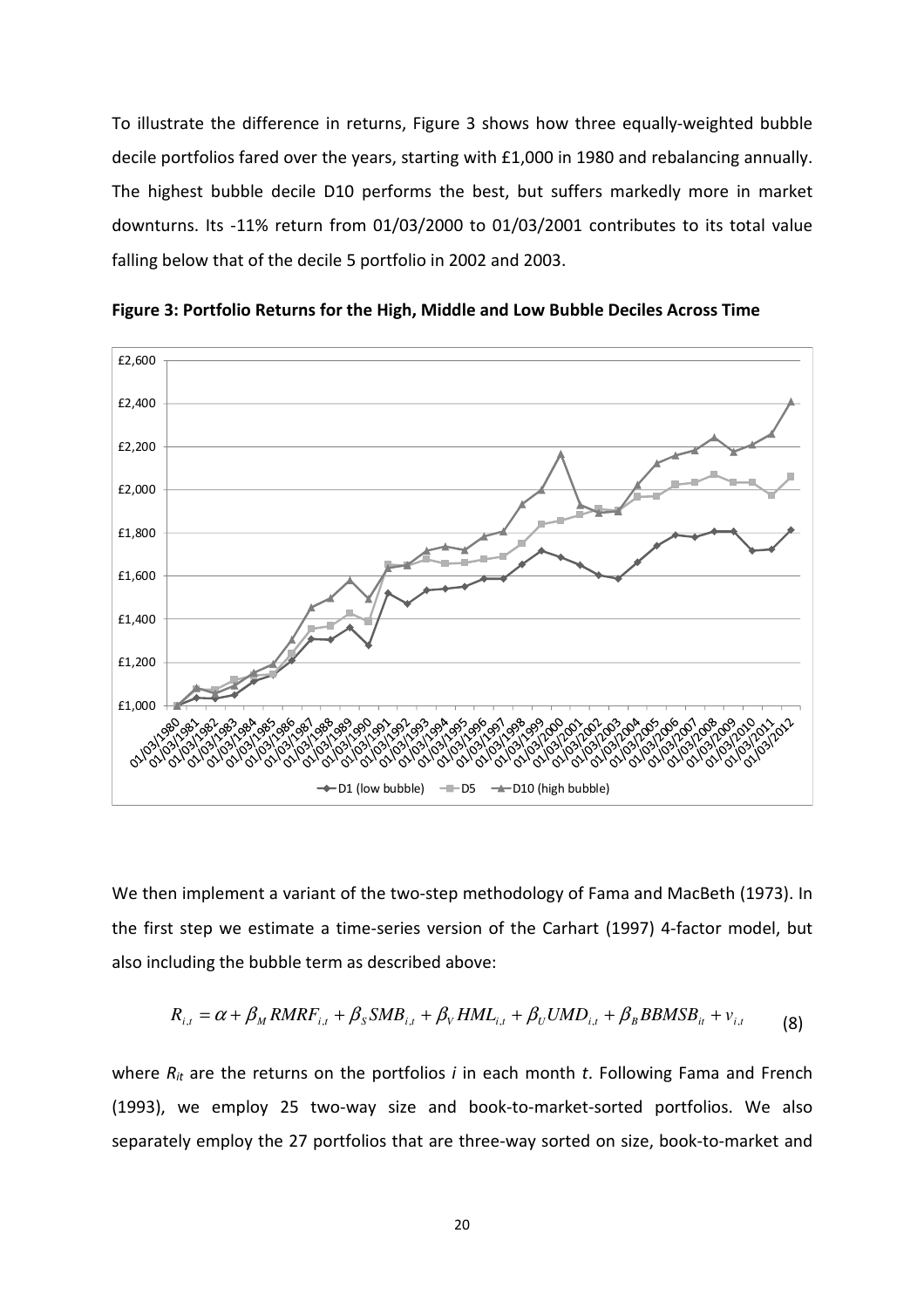momentum constructed by Gregory et al. (2009).<sup>7</sup> *RMRF*, *SMB*, *HML* and *UMD* are the factor mimicking portfolio returns for market excess returns (the return on a stock index less the risk-free rate proxy), firm size ("small-minus-big"), value ("high-minus-low" based on the market-to-book value) and momentum ("up-minus-down") respectively. If we examine the sizes of the correlations between *BBMSB* and other factors using the entire sample period they are -0.04 with *RMRF*, -0.12 with *SMB*, -0.10 with *HML* and 0.02 with *UMD*, thus demonstrating the separation of the bubble factor from the others and that it is picking up different features of the returns data.

We initially estimate model (8) using the first five years of data, from October 1980 to September 1985, and in the second step, we use the factor loadings in a cross-sectional regression for October 1985:

$$
R_{i,t} = \alpha + \lambda_M \beta_M + \lambda_S \beta_S + \lambda_V \beta_V + \lambda_U \beta_U + \lambda_B \beta_B + e_{i,t}
$$
\n(9)

We then roll the sample forward by one month and estimate a new set of betas for November 1980 to October 1985 for use in a cross-sectional regression using these betas and the sorted portfolios for November 1985. This process continues until the sorted portfolio data, which end in December 2010, are exhausted, which provides 303 data points.<sup>8</sup> We can interpret the second stage regression parameters,  $\lambda_M^{},\lambda_S^{},\lambda_V^{},\lambda_H^{},\lambda_B^{}$  as factor risk premia, and the latter parameter is clearly of most direct interest.

#### **4.2 Results from Estimation of Bubble Factor Loadings and Risk Premia**

Table 4 presents the factor loadings on the standard four factors plus that for the factormimicking portfolio of the bubble, *BBMSB* in the context of the separate first-pass regressions for the 25 size- and BTM-sorted portfolios. The table presents the parameter estimates from the time-series regression for each portfolio on the left hand side and the corresponding *t*-ratios on the right hand side. So growth stocks are represented towards the left of the table, while they have increasing value characteristics as we move to the right. As

 $\overline{a}$ 

 $\frac{7}{7}$  These data were obtained from their web site at

http://business-school.exeter.ac.uk/research/areas/centres/xfi/research/famafrench/files//

 $^8$  For comparison, we also run this regression including only a constant and the bubble and also excluding the bubble. However, these results do not add any additional insights compared to the composite regression and so are not shown.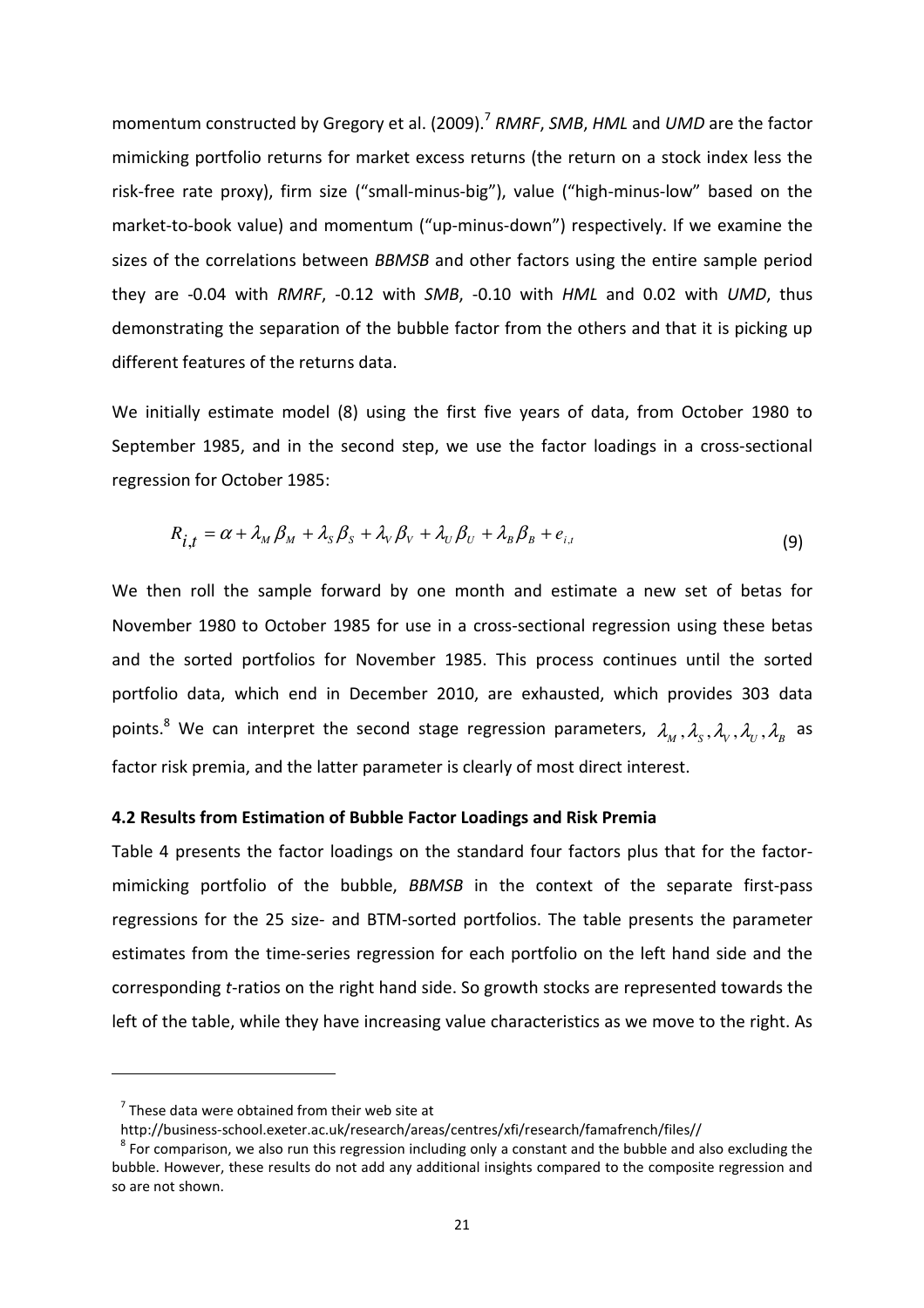expected, the small and value stock portfolios load positively on the SMB and HML factors respectively. All of the portfolios have similar loadings on the market risk premium RMRF, indicating that it is not a good discriminator between different equity styles. There are no clear patterns in the loadings on the momentum factor (UMD), except that small growth stocks tend to load positively while all others have negative relationships with the factor, thus confirming previous research noting the failure of the Fama-French approach to capture relative strength. Considering the bubble factor in the second panel, like those of the momentum factor, there are no very strong patterns, and indeed most of the parameter estimates are not statistically significant at even the 10% level. It does appear to be the case, however, that growth stocks load more heavily on the bubble factor than value stocks, although there is no size effect.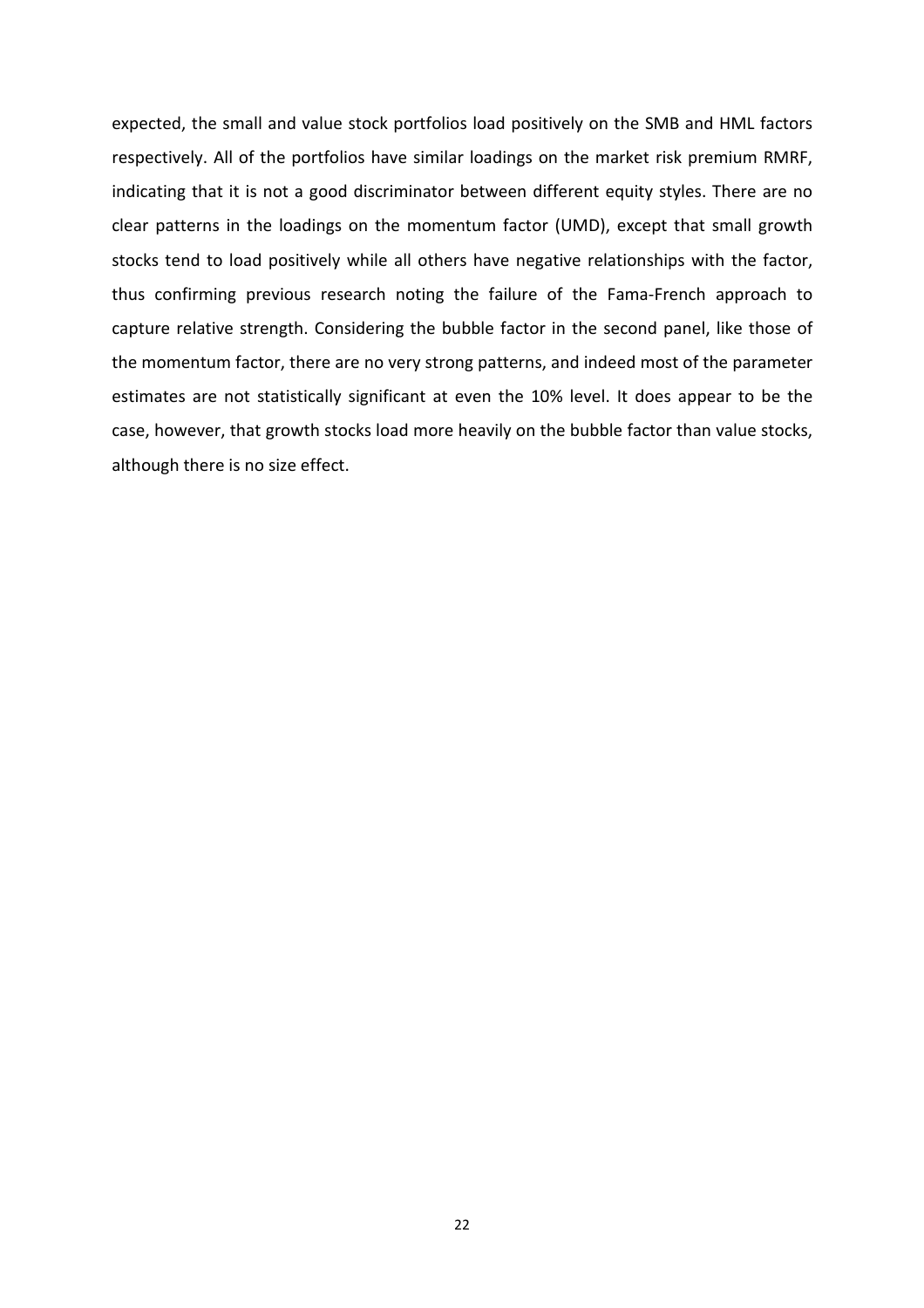|                  | t-ratios<br><b>Parameter estimates</b> |            |           |            |            |          |                |          |          |          |
|------------------|----------------------------------------|------------|-----------|------------|------------|----------|----------------|----------|----------|----------|
|                  |                                        |            |           |            | <b>BTM</b> |          |                |          |          |          |
| <b>Size</b>      | Low                                    | 2          | 3         | 4          | High       | Low      | $\overline{2}$ | 3        | 4        | High     |
| Alpha            |                                        |            |           |            |            |          |                |          |          |          |
| Small            | $0.006**$                              | $0.006**$  | $0.008**$ | $0.009**$  | $0.009**$  | 2.667    | 3.743          | 5.932    | 5.215    | 5.858    |
| 2                | $0.004**$                              | $0.005**$  | $0.006**$ | $0.007**$  | $0.007**$  | 2.241    | 4.114          | 3.792    | 4.423    | 3.822    |
| 3                | $0.005**$                              | $0.004**$  | $0.006**$ | $0.006**$  | $0.009**$  | 2.898    | 3.669          | 3.733    | 4.293    | 5.805    |
| 4                | $0.006**$                              | $0.006**$  | $0.007**$ | $0.008**$  | $0.009**$  | 3.967    | 4.340          | 5.845    | 5.307    | 4.828    |
| <b>Big</b>       | $0.007**$                              | $0.005**$  | $0.005**$ | $0.007**$  | $0.007**$  | 5.525    | 3.110          | 3.916    | 4.589    | 5.368    |
| Beta bubble      |                                        |            |           |            |            |          |                |          |          |          |
| Small            | 0.010                                  | $-0.0001$  | 0.008     | $-0.103**$ | $-0.073$   | 0.157    | $-0.002$       | 0.263    | $-2.964$ | $-1.718$ |
| 2                | 0.014                                  | $-0.031$   | $-0.047$  | $-0.010$   | $-0.044$   | 0.286    | $-0.494$       | $-1.135$ | $-0.148$ | $-0.718$ |
| 3                | 0.060                                  | 0.026      | 0.006     | $-0.018$   | $-0.066$   | 1.079    | 0.870          | 0.164    | $-0.454$ | $-1.244$ |
| 4                | 0.027                                  | 0.022      | $-0.033$  | $-0.019$   | $-0.039$   | 0.623    | 0.554          | $-0.796$ | $-0.490$ | $-0.986$ |
| <b>Big</b>       | $-0.040$                               | 0.007      | 0.008     | $-0.055$   | 0.067      | $-0.984$ | 0.209          | 0.221    | $-1.781$ | 1.511    |
| <b>Beta SMB</b>  |                                        |            |           |            |            |          |                |          |          |          |
| Small            | $1.072**$                              | $1.000**$  | $0.839**$ | $0.769**$  | $0.746**$  | 17.921   | 17.760         | 12.836   | 7.031    | 9.207    |
| $\overline{2}$   | $0.916**$                              | $0.741**$  | $0.650**$ | $0.723**$  | $0.714**$  | 9.467    | 10.235         | 5.818    | 7.477    | 6.679    |
| 3                | $0.883**$                              | 0.546      | $0.554**$ | $0.465**$  | $0.740**$  | 16.578   | 0.074          | 5.331    | 4.371    | 10.331   |
| 4                | $0.537**$                              | $0.389**$  | $0.301**$ | $0.405**$  | $0.360**$  | 7.712    | 6.953          | 4.925    | 6.022    | 3.798    |
| <b>Big</b>       | $-0.216*$                              | $-0.146**$ | $-0.013$  | $-0.192**$ | $-0.364**$ | $-2.492$ | $-2.715$       | $-0.325$ | $-4.115$ | $-5.374$ |
| <b>Beta HML</b>  |                                        |            |           |            |            |          |                |          |          |          |
| Small            | $-0.360**$                             | $-0.258**$ | $-0.039$  | 0.107      | $0.262*$   | $-7.143$ | $-2.920$       | $-0.424$ | 0.750    | 2.175    |
| $\overline{2}$   | $-0.584**$                             | $-0.114$   | 0.036     | 0.110      | $0.391**$  | $-5.957$ | 0.085          | 0.297    | 0.938    | 3.750    |
| 3                | $-0.631**$                             | $-0.151$   | 0.058     | $0.266*$   | $0.470**$  | $-4.742$ | $-1.688$       | 0.469    | 2.080    | 5.735    |
| 4                | $-0.479**$                             | $-0.106$   | $0.132*$  | $0.210**$  | $0.358**$  | $-4.159$ | $-1.841$       | 2.029    | 2.881    | 2.965    |
| <b>Big</b>       | $-0.408**$                             | $-0.124*$  | 0.048     | $0.250**$  | $0.531**$  | $-3.663$ | $-2.491$       | 1.082    | 3.887    | 5.865    |
| <b>Beta UMD</b>  |                                        |            |           |            |            |          |                |          |          |          |
| Small            | 0.086                                  | $-0.040$   | $-0.008$  | $-0.022$   | $-0.053$   | 1.867    | $-0.789$       | $-0.139$ | $-0.360$ | $-0.904$ |
| 2                | 0.064                                  | $-0.064$   | $-0.081$  | $-0.056$   | $-0.089*$  | 0.895    | $-0.953$       | $-1.130$ | $-0.774$ | $-2.048$ |
| 3                | $-0.020$                               | $-0.088$   | $-0.024$  | $-0.137$   | $-0.124*$  | $-0.201$ | $-1.558$       | $-0.319$ | $-1.790$ | $-2.450$ |
| 4                | 0.057                                  | $-0.047$   | $-0.049$  | $-0.131**$ | $-0.192**$ | 1.171    | $-0.951$       | $-0.773$ | $-3.712$ | $-2.651$ |
| <b>Big</b>       | $-0.012$                               | $-0.008$   | 0.061     | $0.077**$  | $-0.022$   | $-0.181$ | $-0.156$       | 0.969    | 2.674    | $-0.202$ |
| <b>Beta RMRF</b> |                                        |            |           |            |            |          |                |          |          |          |
| Small            | $1.004**$                              | $0.830**$  | $0.797**$ | $0.829**$  | $0.814**$  | 29.670   | 21.480         | 20.212   | 23.777   | 26.251   |
| 2                | $1.036**$                              | $0.936**$  | $0.878**$ | $0.973**$  | $0.972**$  | 21.626   | 27.603         | 23.674   | 24.413   | 32.469   |
| 3                | $1.111**$                              | $1.062**$  | $1.015**$ | $1.017**$  | $1.046**$  | 18.413   | 35.547         | 18.674   | 28.426   | 20.842   |
| 4                | $1.093**$                              | $1.055**$  | $1.032**$ | $1.134**$  | 1.096**    | 27.592   | 28.635         | 33.402   | 35.332   | 27.985   |
| <b>Big</b>       | $0.886**$                              | $0.954**$  | $1.053**$ | $1.023**$  | $0.898**$  | 19.633   | 28.676         | 25.812   | 24.687   | 21.165   |
| Adjusted $R^2$   |                                        |            |           |            |            |          |                |          |          |          |
| Small            | 0.797                                  | 0.751      | 0.816     | 0.818      | 0.846      |          |                |          |          |          |
| $\overline{2}$   | 0.760                                  | 0.732      | 0.707     | 0.736      | 0.792      |          |                |          |          |          |
| 3                | 0.787                                  | 0.785      | 0.758     | 0.766      | 0.785      |          |                |          |          |          |
| 4                | 0.775                                  | 0.773      | 0.771     | 0.767      | 0.766      |          |                |          |          |          |
| <b>Big</b>       | 0.792                                  | 0.767      | 0.795     | 0.782      | 0.710      |          |                |          |          |          |

**Table 4: Factor Loadings from Time-series Regression for Model including Bubble Term** 

Notes: Estimation over whole sample using OLS with heteroscedasticity and autocorrelation-consistent standard errors. The model is

$$
R_{i,t} = \alpha + \beta_M RMRF_{i,t} + \beta_S SMB_{i,t} + \beta_V HML_{i,t} + \beta_U UMD_{i,t} + \beta_B BMSB_{it} + v_{i,t}
$$

where *Rit* are the returns on the portfolios *i* in each month *t*. *RMRF*, *SMB*, *HML,UMD* and *BBMSB* are the factor mimicking portfolio returns for market excess returns, firm size, value, momentum and stock-level bubbles respectively; \* and \*\* denote statistical significance at the 5% and 1% levels respectively.

,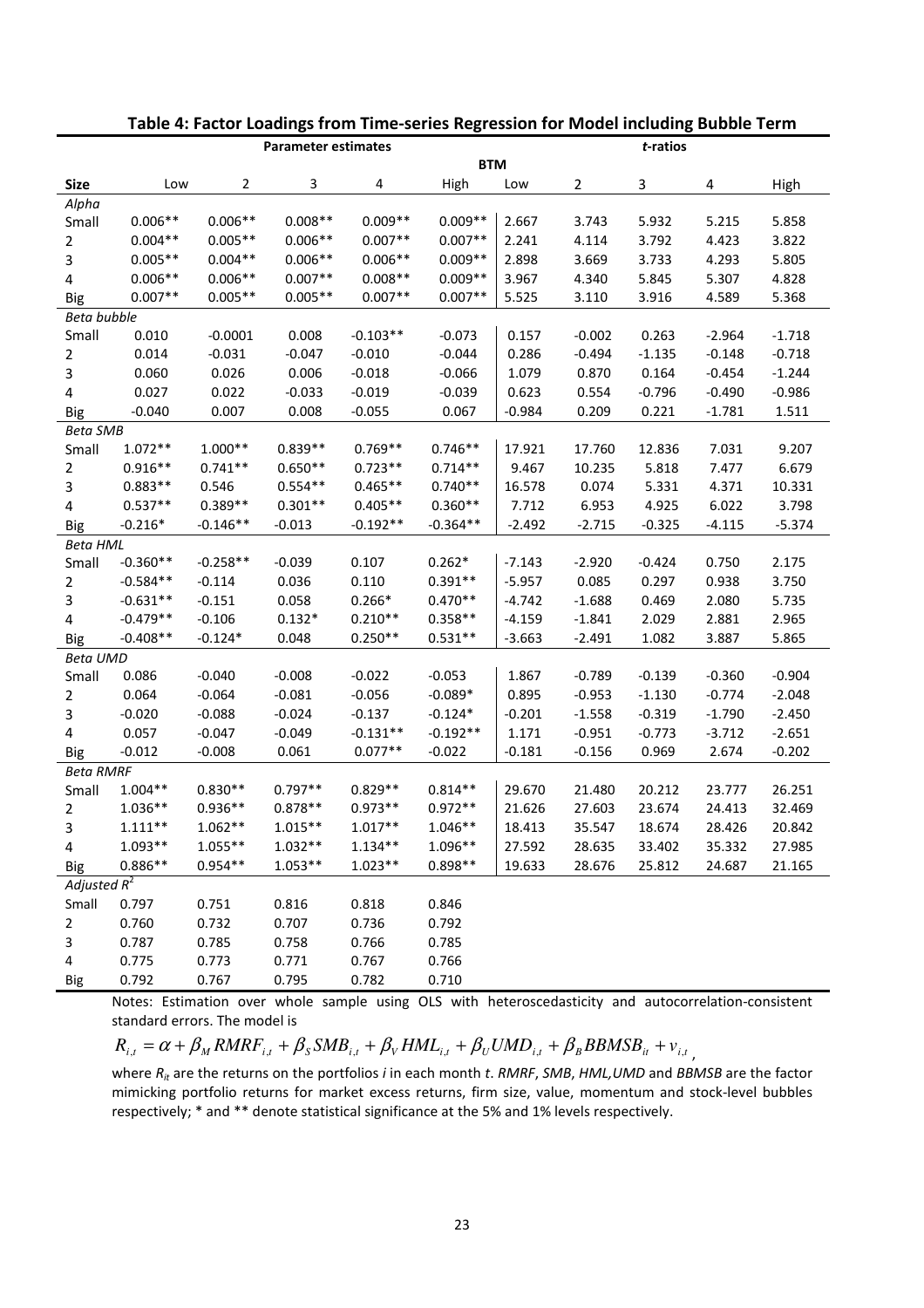The second stage cross-sectional regression results are presented in Table 5. Here, the factor loadings (betas) from the first stage are used as regressors to explain the variation across the 25 two-way sorted or 27 three-way sorted portfolios for the whole sample and for the same sub-samples as those presented in Table 2. The most salient feature of the results is that none of the factor loadings are able to significantly explain the cross-sectional variation in returns. The momentum term is marginally significant in the two-way sort, but none of the other factor risk premia is statistically important and in some cases they have the wrong signs. Thus, we find, like Gregory et al. (2009), that none of the four conventional factors are priced in the three-way sorted portfolios, and only one is in the two-way sort. This reflects the emerging consensus (see also Fletcher, 2010) that asset pricing models of these sorts simply do not work well in the UK context. What Fama and French (1993; 1996) effectively show is that the model works well in capturing the variation that it was designed to explain – when stocks are sorted into portfolios according to size and the book-to-market ratio, the size and book-to-market factors are almost tautologically able to explain the differences in returns between those portfolios better than any other factors.

How, then, can we reconcile the results of Table 2, where the bubble term appears to be a priced risk factor, with those of Table 5, where it does not? One key difference is that the former are based on cross-sectional regressions at the firm level whereas the latter use the sorted portfolios. Thus it may be the case that all of the interesting variation occurs within the sorted portfolios rather than across them, so that it is lost in the regressions of Table 5.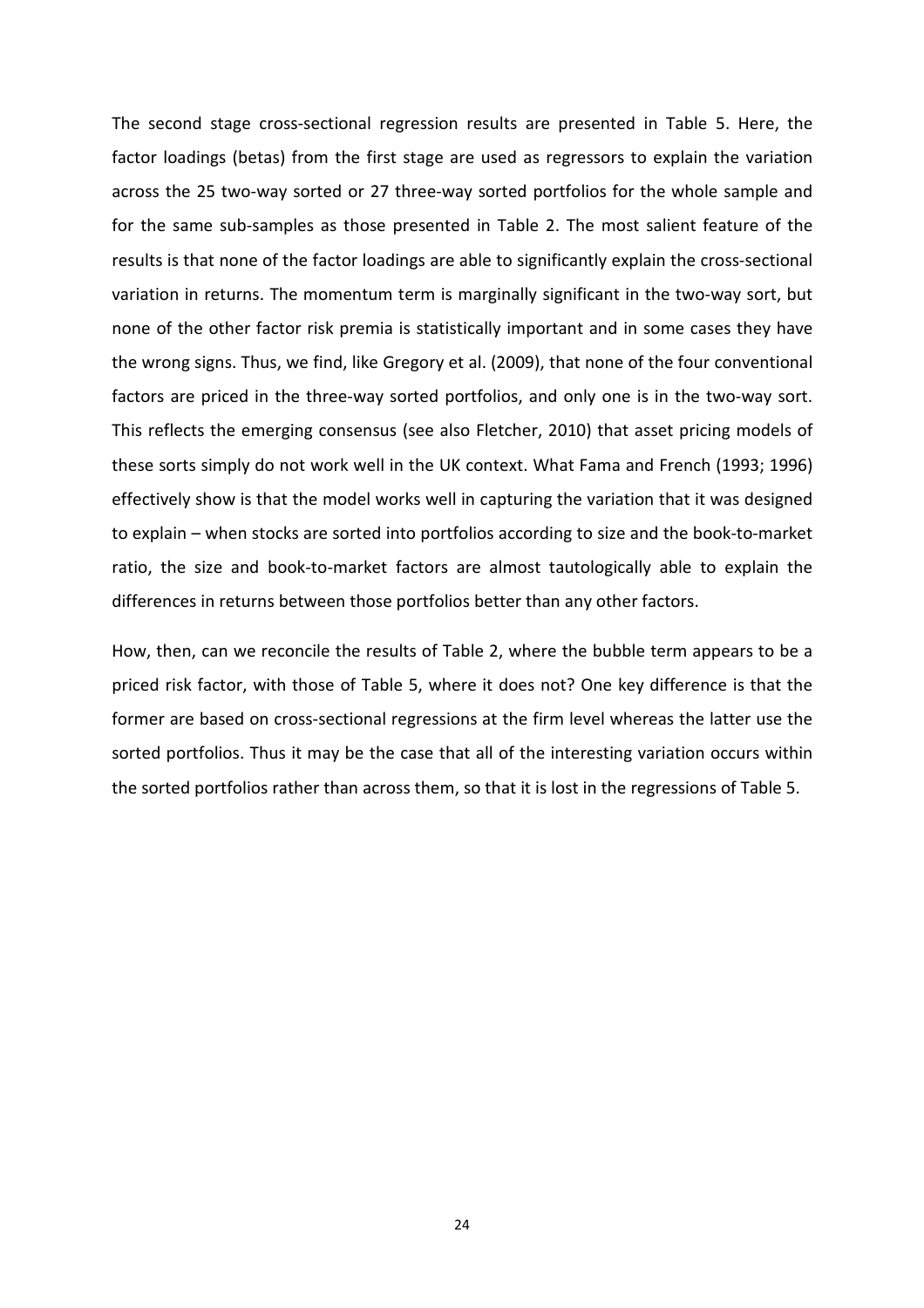|                                                               | TOTHER CAPIGNES TRUY GING & TRUY SOFICUT OF HONOS OF SIGGAS |                                      |                                           |                                                                 |                                   |                                           |       |  |  |  |  |  |
|---------------------------------------------------------------|-------------------------------------------------------------|--------------------------------------|-------------------------------------------|-----------------------------------------------------------------|-----------------------------------|-------------------------------------------|-------|--|--|--|--|--|
|                                                               |                                                             |                                      |                                           | Panel A: Whole Sample October 1980 - December 2010 (363 points) |                                   |                                           |       |  |  |  |  |  |
|                                                               | $\lambda_{\text{o}}$                                        | $\lambda_{\scriptscriptstyle\cal M}$ | $\lambda_{\mathsf{s}}$                    | $\lambda_{\rm v}$                                               | $\lambda_{\text{\tiny U}}$        | $\lambda_{\scriptscriptstyle\mathsf{R}}$  | $R^2$ |  |  |  |  |  |
| 3-way sort                                                    | 0.009                                                       | 0.001                                | 0.0010                                    | 0.003                                                           | 0.002                             | $-0.004$                                  | 0.40  |  |  |  |  |  |
|                                                               | $(0.003)$ ***                                               | (0.003)                              | (0.0022)                                  | (0.002)                                                         | (0.003)                           | (0.005)                                   |       |  |  |  |  |  |
| 2-way sort                                                    | 0.006                                                       | 0.004                                | 0.0004                                    | 0.005                                                           | 0.006                             | $-0.004$                                  | 0.41  |  |  |  |  |  |
|                                                               | $(0.003)*$                                                  | (0.004)                              | (0.0021)                                  | $(0.002)$ ***                                                   | $(0.004)*$                        | (0.005)                                   |       |  |  |  |  |  |
| Panel B: Sub-sample January 1990 - December 2010 (252 points) |                                                             |                                      |                                           |                                                                 |                                   |                                           |       |  |  |  |  |  |
|                                                               | $\lambda_{0}$                                               | $\lambda_{\rm M}$                    | $\lambda_{\text{c}}$                      | $\lambda_{\rm v}$                                               | $\lambda_{\scriptscriptstyle U}$  | $\lambda_{\scriptscriptstyle\mathsf{R}}$  | $R^2$ |  |  |  |  |  |
| 3-way sort                                                    | 0.006                                                       | 0.002                                | 0.0012                                    | 0.002                                                           | 0.003                             | $-0.003$                                  | 0.40  |  |  |  |  |  |
|                                                               | $(0.003)*$                                                  | (0.004)                              | (0.0025)                                  | (0.003)                                                         | (0.004)                           | (0.006)                                   |       |  |  |  |  |  |
| 2-way sort                                                    | 0.002                                                       | 0.007                                | 0.0004                                    | 0.004                                                           | 0.008                             | 0.797                                     | 0.41  |  |  |  |  |  |
|                                                               | (0.004)                                                     | (0.004)                              | (0.0024)                                  | (0.003)                                                         | $(0.004)$ **                      | (0.068)                                   |       |  |  |  |  |  |
|                                                               |                                                             |                                      |                                           | Panel C: Sub-sample January 2000 - December 2010 (147 points)   |                                   |                                           |       |  |  |  |  |  |
|                                                               | $\lambda_{\text{o}}$                                        | $\lambda_{\scriptscriptstyle\cal M}$ | $\lambda_{\scriptscriptstyle \mathsf{S}}$ | $\lambda_{\rm v}$                                               | $\lambda_{\scriptscriptstyle II}$ | $\lambda_{\scriptscriptstyle\mathcal{B}}$ | $R^2$ |  |  |  |  |  |
| 3-way sort                                                    | 0.009                                                       | $-0.005$                             | 0.0034                                    | 0.006                                                           | $-0.004$                          | $-0.003$                                  | 0.38  |  |  |  |  |  |
|                                                               | $(0.003)$ ***                                               | (0.004)                              | (0.0042)                                  | (0.005)                                                         | (0.006)                           | (0.009)                                   |       |  |  |  |  |  |
| 2-way sort                                                    | 0.0004                                                      | $-0.399$                             | $-0.0013$                                 | 0.010                                                           | 0.007                             | $-0.006$                                  | 0.38  |  |  |  |  |  |
|                                                               | $(0.004)$ ***                                               | (0.475)                              | (0.0039)                                  | $(0.004)$ **                                                    | (0.006)                           | (0.009)                                   |       |  |  |  |  |  |

|  |  |  |                                                             | Table 5: Risk Premia for the CAPM and Fama-French Specifications including a Bubble |  |  |
|--|--|--|-------------------------------------------------------------|-------------------------------------------------------------------------------------|--|--|
|  |  |  | Term to explain 3-Way and 2-Way Sorted Portfolios of Stocks |                                                                                     |  |  |

Notes: \*, \*\* and \*\*\* denote significance at the 10%, 5%, and 1% levels respectively. The stocks are valueweighted within the portfolios. The reported  $R^2$  is the average over the cross-sectional regressions. We initially estimate the model using the first five years of data, from October 1980 to September 1985, and in the second step, we use the factor loadings in a cross-sectional regression for October 1985:  $R_{\vec{i},t} = \alpha + \lambda_M \beta_M + \lambda_S \beta_S + \lambda_V \beta_V + \lambda_U \beta_U + \lambda_B \beta_B + e_{i,t}$ .

We then roll the sample forward by one month and estimate a new set of betas for November 1980 to October 1985 for use in a cross-sectional regression using these betas and the sorted portfolios for November 1985. This process continues until the sorted portfolio data, which end in December 2010, are exhausted, which provides 303 data points.

#### **5 The Bubble CAPM**

#### **5.1 Decomposing Beta into Fundamental and Bubble Betas**

In this sub-section we demonstrate how the fundamental and bubble betas are derived, and why they are independent of each other. Returning to the partition of the stock price into its fundamental and bubble components, taking equation (2), dropping the *i* subscript for convenience and subtracting one from each time subscript yields:

$$
p_{t-1}^a = p_{t-1}^f + b_{t-1} + u_{t-1}
$$
 (10)

Now subtract (10) from (2), divide both sides by the actual price at time  $t$ -1,  $p_t^{\alpha}$ , and set the error terms equal to their expected value of zero:

$$
\frac{p_t^a - p_{t-1}^a}{p_{t-1}^a} = \frac{p_t^f - p_{t-1}^f}{p_{t-1}^a} + \frac{b_t - b_{t-1}}{p_{t-1}^a}
$$
\n(11)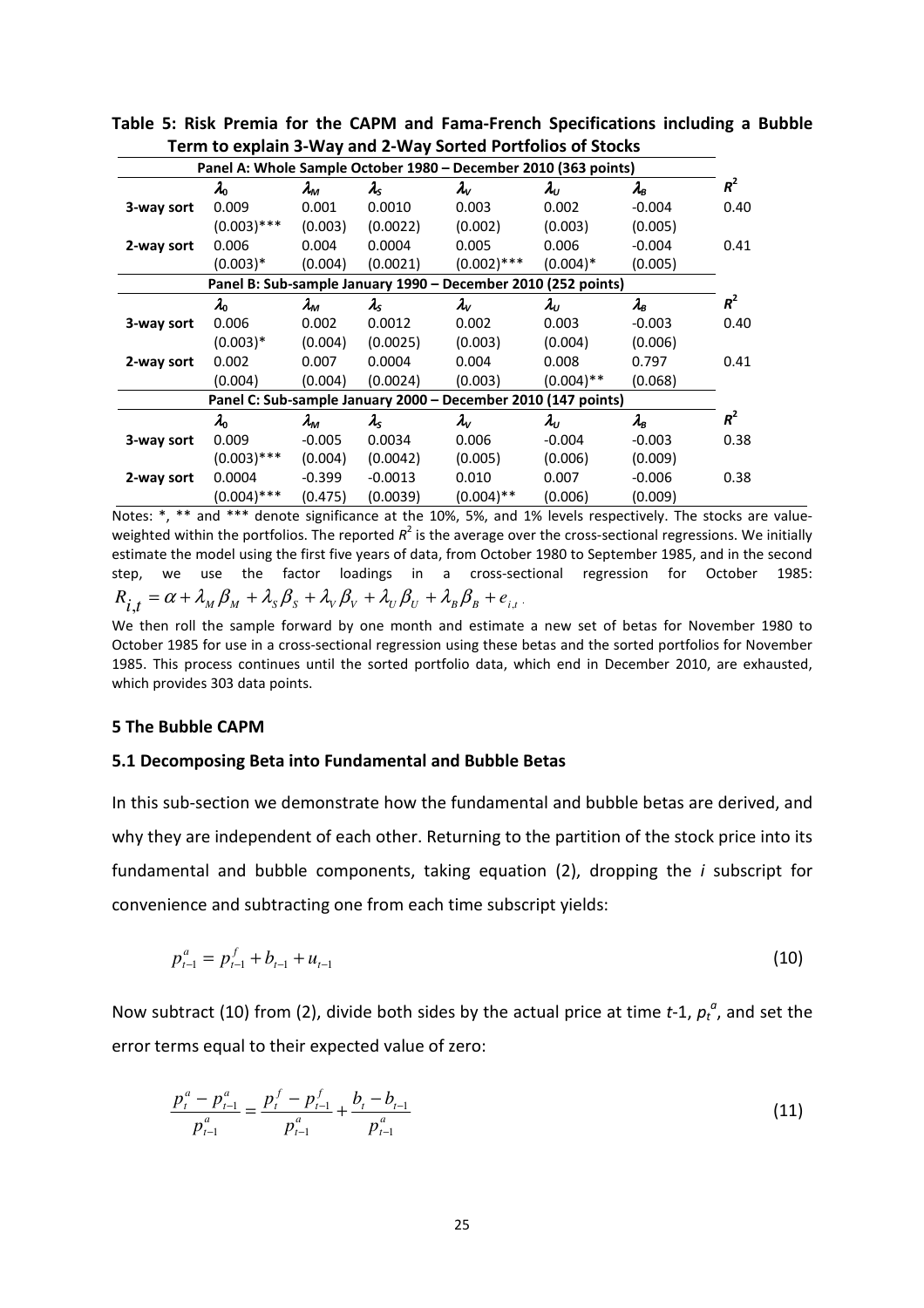The term on the left hand side of (11) is just the usual proportional simple return, which we could denote by *R*, while terms on the right could be defined as the fundamental and bubble returns, both expressed as a proportion of the actual price:

$$
r_t^a = r_t^f + r_t^b \tag{12}
$$

Let us now focus on the standard unconditional CAPM of Sharpe (1964) and Lintner (1965) that describes the relationship between the expected return on a stock, *E*(*Ri*) and its level of market risk (β*i*):

$$
E(R_i) = R_f + \beta_e \left[ E(R_m) - R_f \right] \tag{13}
$$

We suppress time subscripts for simplicity and assume that the model holds period-byperiod. Now suppose that bubbles exist at both the individual stock level and thus "bubble risk" is partly systematic (varies along with the size of the market-wide bubble) and partly idiosyncratic. The total return on a stock *i* is the sum of the fundamental return and of the bubble return. The return on the market portfolio can be defined similarly:

$$
R_i = R_i^f + R_i^B \text{ and } R_m = R_m^f + R_m^B \tag{14a} \tag{14b}
$$

Given the separation of returns into the fundamental and non-fundamental components in equations (14), we can express the beta for stock *i* as

$$
\beta_{i} = \frac{Cov(R_{m}, R_{i})}{Var(R_{m})} = \frac{Cov(R_{m}^{f} + R_{m}^{B}, R_{i}^{f} + R_{i}^{B})}{Var(R_{m}^{f} + R_{m}^{B})}
$$
(15)

Denoting the numerator in (15) as *A* and the denominator as *B*, we can write

$$
A = Cov(R_m^f, R_i^f) + Cov(R_m^f, R_i^B) + Cov(R_m^B, R_i^f) + Cov(R_m^B, R_i^B)
$$
\n(16a)

and

$$
B = Var\left(R_m^f\right) + Var\left(R_m^B\right) + 2Cov\left(R_m^f, R_m^B\right) \tag{16b}
$$

Assume also that the following restrictions hold:

$$
Cov(R_i^f, R_i^B) = 0, Cov(R_m^f, R_i^B) = 0, Cov(R_i^f, R_m^B) = 0, Cov(R_m^f R_m^B) = 0
$$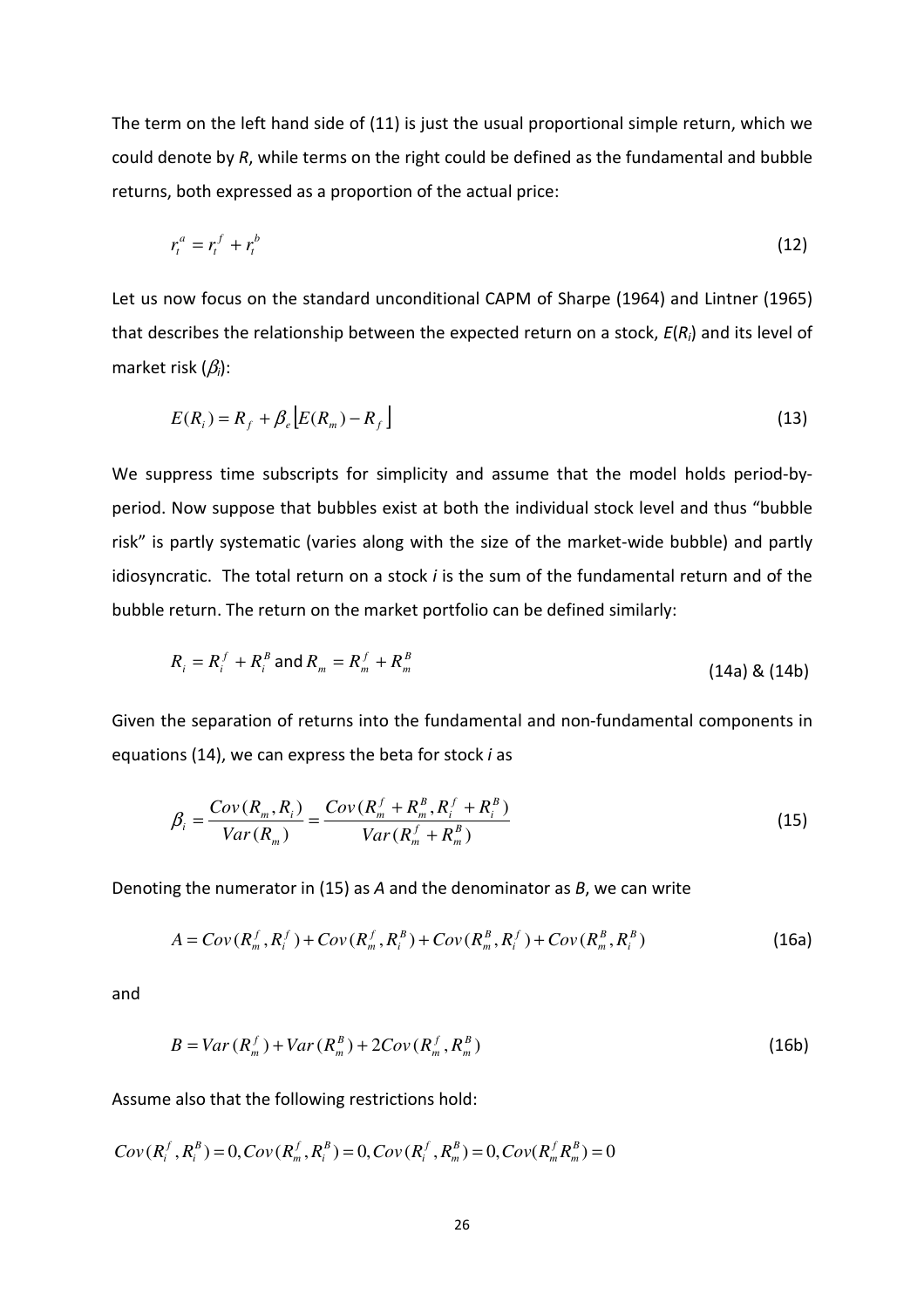These restrictions are quite sensible since, by definition, the bubble component for both a stock and the market portfolio should be independent of its fundamentals and of each other's' fundamentals. $^{9}$  (16a) and (16b) then simplify to

$$
A = Cov(R_m^f, R_i^f) + Cov(R_m^B, R_i^B)
$$
\n
$$
(17)
$$

and

$$
B = Var(R_m^f) + Var(R_m^B)
$$
\n(18)

Finally, we can write the beta from (15) as

$$
\beta_i = \frac{Cov(R_m^f, R_i^f) + Cov(R_m^B, R_i^B)}{Var(R_m^f) + Var(R_m^B)} = \frac{Cov(R_m^f, R_i^f) + Cov(R_m^B, R_i^B)}{Var(R_m)} = \beta_i^f + \beta_i^B
$$
\n(19)

where the fundamental beta,  $\beta_i^f$  and bubble beta,  $\beta_i^{\scriptscriptstyle B}$  are defined respectively as:

$$
\beta_i^f = \frac{Cov(R_m^f, R_i^f)}{Var(R_m)}
$$
\n(20a)

and

l

$$
\beta_i^B = \frac{Cov(R_m^B, R_i^B)}{Var(R_m)}
$$
\n(20b)

We have thus decomposed the traditional CAPM beta into fundamental and bubble beta terms. The simplifying deletion of the covariance terms depends only on the basic definition of a bubble: that the bubbly part of the current valuation is detached from fundamentals.

#### **5.2 Results from the Bubble CAPM**

Table 6 presents the results from the second-stage Fama-MacBeth-style regressions that include the bubble and fundamental beta terms as defined in Section 5.1. The results are quite revealing, and show that the part of the beta based on fundamentals is statistically

 $9$  Note here that we explicitly focus on rational bubbles and rule out intrinsic bubbles of the type examined by Froot and Obstfeld (1991), which are a non-linear function of fundamentals.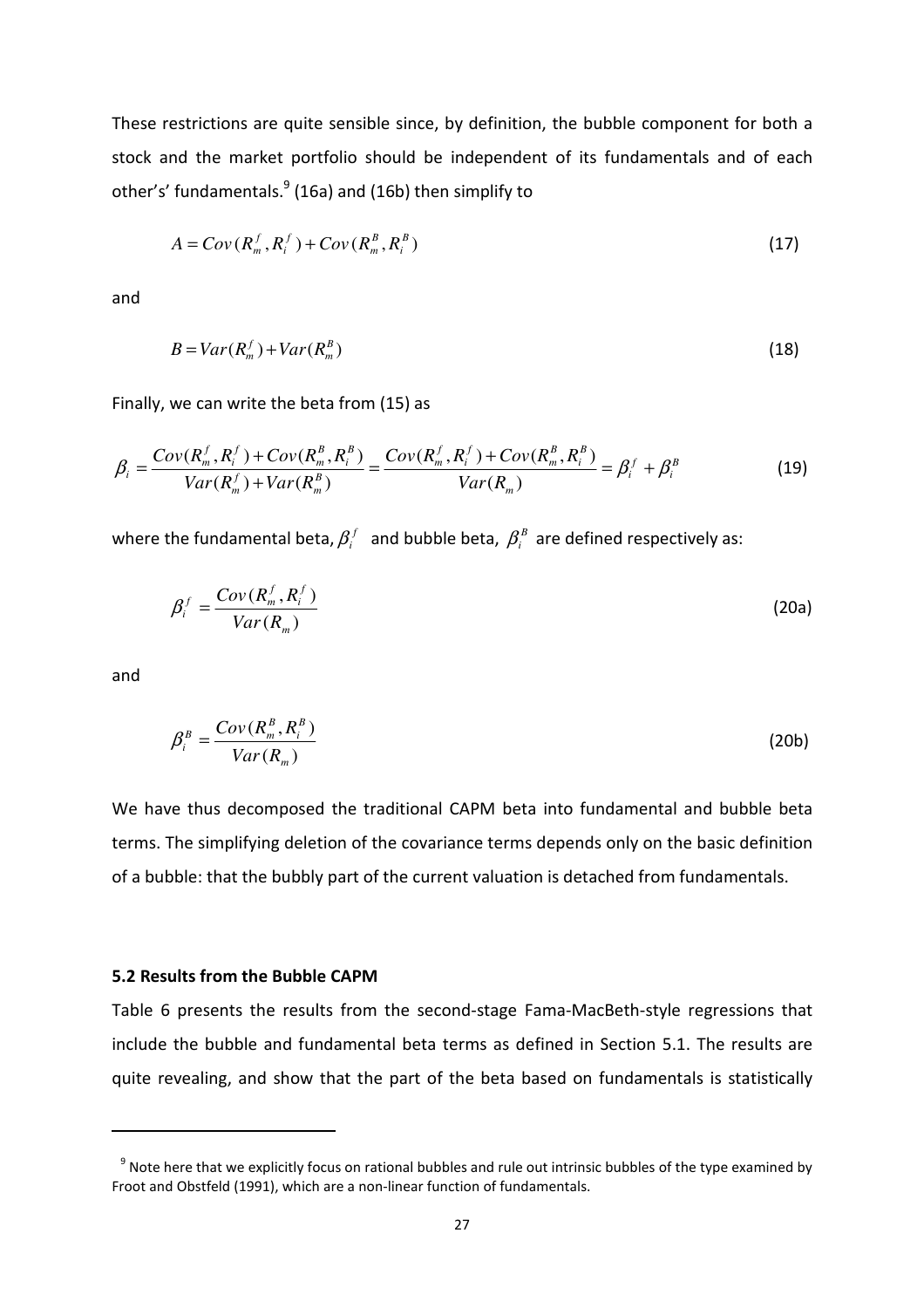insignificant in all of the second pass cross-sectional regressions and the bubble beta coefficients become insignificant when the size, value and momentum terms are added in the final rows of each panel. However, the bubble terms are positive and highly significant in the pure CAPM regressions. We therefore support the finding of Fama and French (1992) in the US context and others in the UK context that the CAPM beta overall becomes insignificant with these extra four-factor model terms in the regressions. Nonetheless it is fair to say that these findings are indicative that correlated sentiment across stocks related to bubble formation is more important in driving the common variation in returns that can be attributed to market risk than co-movements caused by fundamentals.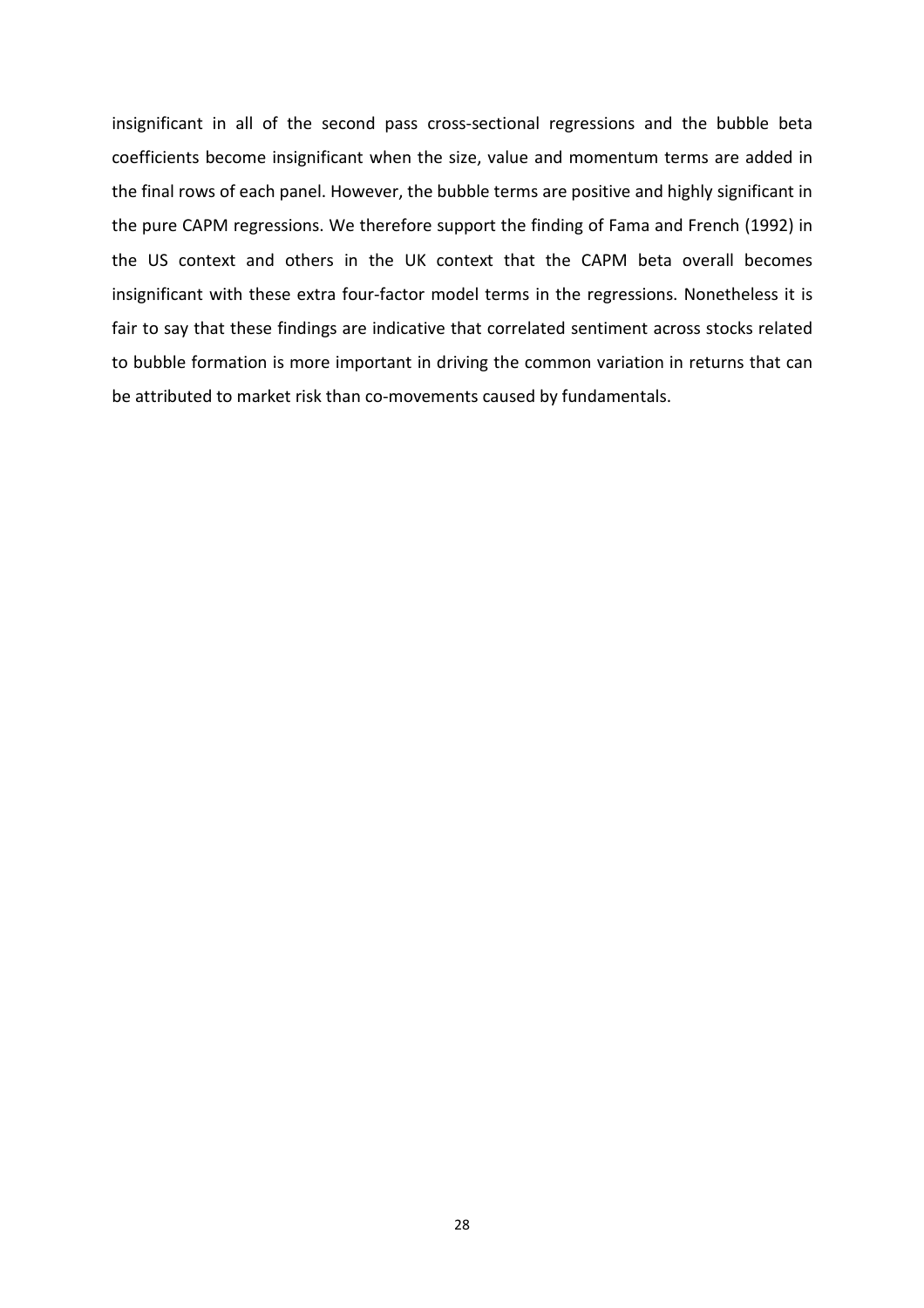| Panel A: Whole Sample May 1980 - March 2012 (383 points) |               |                                                            |             |               |               |       |  |  |  |  |  |  |
|----------------------------------------------------------|---------------|------------------------------------------------------------|-------------|---------------|---------------|-------|--|--|--|--|--|--|
| Intercept                                                | <b>Bubble</b> | <b>Fundamental</b>                                         | <b>Size</b> | <b>BVP</b>    | <b>Mom</b>    | $R^2$ |  |  |  |  |  |  |
|                                                          | <b>Beta</b>   | <b>Beta</b>                                                |             |               |               |       |  |  |  |  |  |  |
| 0.957                                                    | 0.202         |                                                            |             |               |               | 0.01  |  |  |  |  |  |  |
| $(0.250)$ ***                                            | $(0.083)$ *** |                                                            |             |               |               |       |  |  |  |  |  |  |
| 0.689                                                    |               | 0.188                                                      |             |               |               | 0.02  |  |  |  |  |  |  |
| $(0.199)$ ***                                            |               | (0.140)                                                    |             |               |               |       |  |  |  |  |  |  |
| 0.771                                                    | 0.083         | 0.124                                                      |             |               |               | 0.03  |  |  |  |  |  |  |
| (0.196)                                                  | $(0.037)$ **  | (0.168)                                                    |             |               |               |       |  |  |  |  |  |  |
| 0.862                                                    | 0.005         | 0.155                                                      | 0.00001     | $-0.763$      | 0.609         | 0.07  |  |  |  |  |  |  |
| $(0.280)$ ***                                            | (0.035)       | (0.189)                                                    | (0.00001)   | $(0.065)$ *** | $(0.175)$ *** |       |  |  |  |  |  |  |
|                                                          |               | Panel B: Sub-sample January 1990 - March 2012 (267 points) |             |               |               |       |  |  |  |  |  |  |
| Intercept                                                | <b>Bubble</b> | <b>Fundamental</b>                                         | <b>Size</b> | <b>BVP</b>    | Mom           | $R^2$ |  |  |  |  |  |  |
|                                                          | <b>Beta</b>   | <b>Beta</b>                                                |             |               |               |       |  |  |  |  |  |  |
| 0.450                                                    | 0.239         |                                                            |             |               |               | 0.01  |  |  |  |  |  |  |
| (0.296)                                                  | $(0.109)$ **  |                                                            |             |               |               |       |  |  |  |  |  |  |
| 0.128                                                    |               | 0.240                                                      |             |               |               | 0.03  |  |  |  |  |  |  |
| (0.215)                                                  |               | (0.195)                                                    |             |               |               |       |  |  |  |  |  |  |
| 0.266                                                    | 0.134         | 0.160                                                      |             |               |               | 0.04  |  |  |  |  |  |  |
| (0.213)                                                  | $(0.051)$ *** | (0.233)                                                    |             |               |               |       |  |  |  |  |  |  |
| 0.728                                                    | 0.002         | 0.235                                                      | 0.00003     | $-1.067$      | 0.437         | 0.06  |  |  |  |  |  |  |
| $(0.327)$ **                                             | (0.048)       | (0.263)                                                    | (0.00002)   | $(0.085)$ *** | $(0.213)$ **  |       |  |  |  |  |  |  |
|                                                          |               | Panel C: Sub-sample January 2000 - March 2012 (147 points) |             |               |               |       |  |  |  |  |  |  |
| Intercept                                                | <b>Bubble</b> | <b>Fundamental</b>                                         | <b>Size</b> | <b>BVP</b>    | <b>Mom</b>    | $R^2$ |  |  |  |  |  |  |
|                                                          | <b>Beta</b>   | <b>Beta</b>                                                |             |               |               |       |  |  |  |  |  |  |
| $-0.076$                                                 | 0.326         |                                                            |             |               |               | 0.01  |  |  |  |  |  |  |
| (0.416)                                                  | $(0.176)$ **  |                                                            |             |               |               |       |  |  |  |  |  |  |
| $-0.161$                                                 |               | 0.148                                                      |             |               |               | 0.03  |  |  |  |  |  |  |
| (0.324)                                                  |               | (0.226)                                                    |             |               |               |       |  |  |  |  |  |  |
| 0.125                                                    | 0.145         | 0.026                                                      |             |               |               | 0.04  |  |  |  |  |  |  |
| (0.310)                                                  | $(0.072)$ **  | (0.260)                                                    |             |               |               |       |  |  |  |  |  |  |
| 1.272                                                    | 0.020         | $-0.008$                                                   | 0.000001    | $-1.048$      | $-0.051$      | 0.06  |  |  |  |  |  |  |
| $(0.466)$ ***                                            | (0.067)       | (0.323)                                                    | (0.00001)   | $(0.108)$ *** | (0.305)       |       |  |  |  |  |  |  |

**Table 6: Time-series of Cross-section Results for the Bubble Beta included in the CAPM and Fama-French Regressions**

Notes: in the full model we run a series of cross-sectional regressions of the form

 $R_{i,t} = \alpha + \beta_1 BubbleBeta_{i,t} + \beta_2 FundamentalBeta_{i,t} + \beta_3 MV_{i,t} + \beta_4 BVP_{i,t} + \beta_5 MOM_{i,t} + u_{i,t}$ where *R* are the monthly returns, *BubbleBeta* and *FundamentalBeta* are the decomposed values from the CAPM betas as described above, *MV* are the market capitalisations, *BVP* is the book-to-price ratio, *MOM* is the previous year's return for the stock to measure the extent to which it has momentum, and the subscripts denote firm *i* and month *t*. The  $R^2$  figures presented are the averages over all of the crosssectional regressions for a given specification.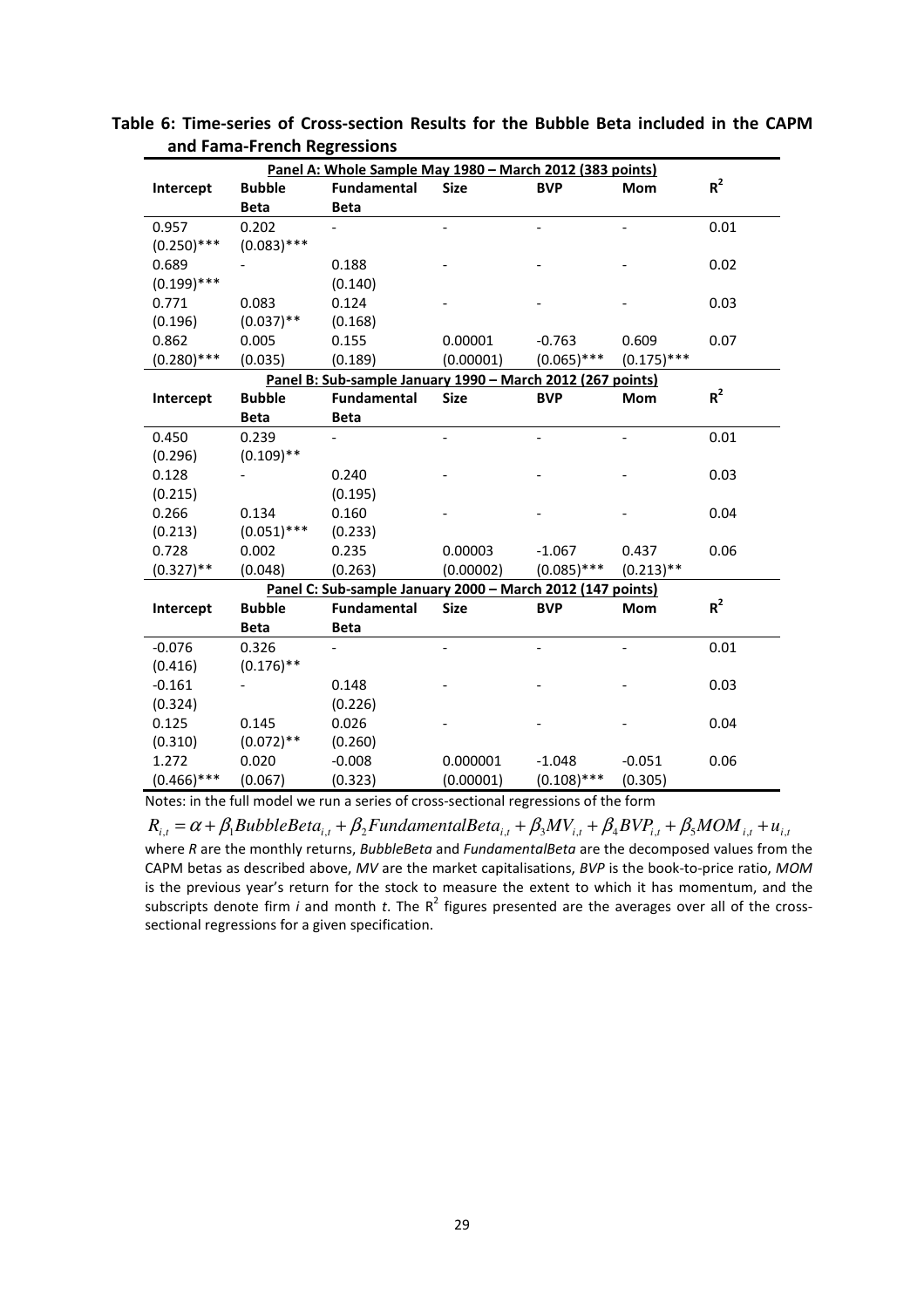#### **6. Conclusions**

This paper has shown how bubbles at the individual firm level and their covariances with bubbles at the level of the market as a whole may be important in driving stock returns. We reach several conclusions. First, we find that bubbles have a role to play in explaining the cross-sectional variation in returns and are priced, but in a fashion unrelated to the standard four factors that are popularly employed in asset pricing tests, and so they are unable to explain the variation in returns across size, value, and momentum sorted portfolios. There is some evidence that bubbles are a source of market-wide risk and in that sense are pervasive. Second, we show in a set of time-series of cross-section CAPM-style regressions for individual stocks that there is a positive and statistically significant bubble premium. Third, we show, again for a time-series of cross-sections on individual stocks, that when we separate the traditional CAPM beta into fundamental and bubble parts, the latter commands a positive and significant risk premium while the former is never significant. When we add the standard size, value and momentum factors to these regressions however, the bubble term becomes insignificant.

While the results presented here paint a mixed picture, they are encouraging and it is clear that there remains much work to do in more formally embedding bubble growth and collapse into both the theoretical asset pricing literature, and as a possible explanation for what are currently viewed as pricing anomalies. The rewards for doing so could be quite considerable, since the presence of speculative bubbles – and the risk that they may subsequently collapse – could be a driver of many phenomena in empirical asset pricing that are currently viewed as anomalies. For example, it is possible that out of phase bubbles at the individual stock level might be the cause of the long term reversals in prices first documented by De Bondt and Thaler (1985). Along these lines, stock returns would be high when the bubble is growing, with the subsequent reversal being explained by the bubble's collapse and overshoot followed initially by an undervaluation relative to fundamentals.

Further research could focus on the drivers of bubbles at the stock level, focusing in particular on the timing of bubble inception and collapse. The extent to which positive momentum may be driven by the slow growth of speculative bubbles, and negative momentum by their collapse, would be a fruitful area. It may be possible that knowledge of the existence of bubble deviations at the firm level could enable banks and securities firms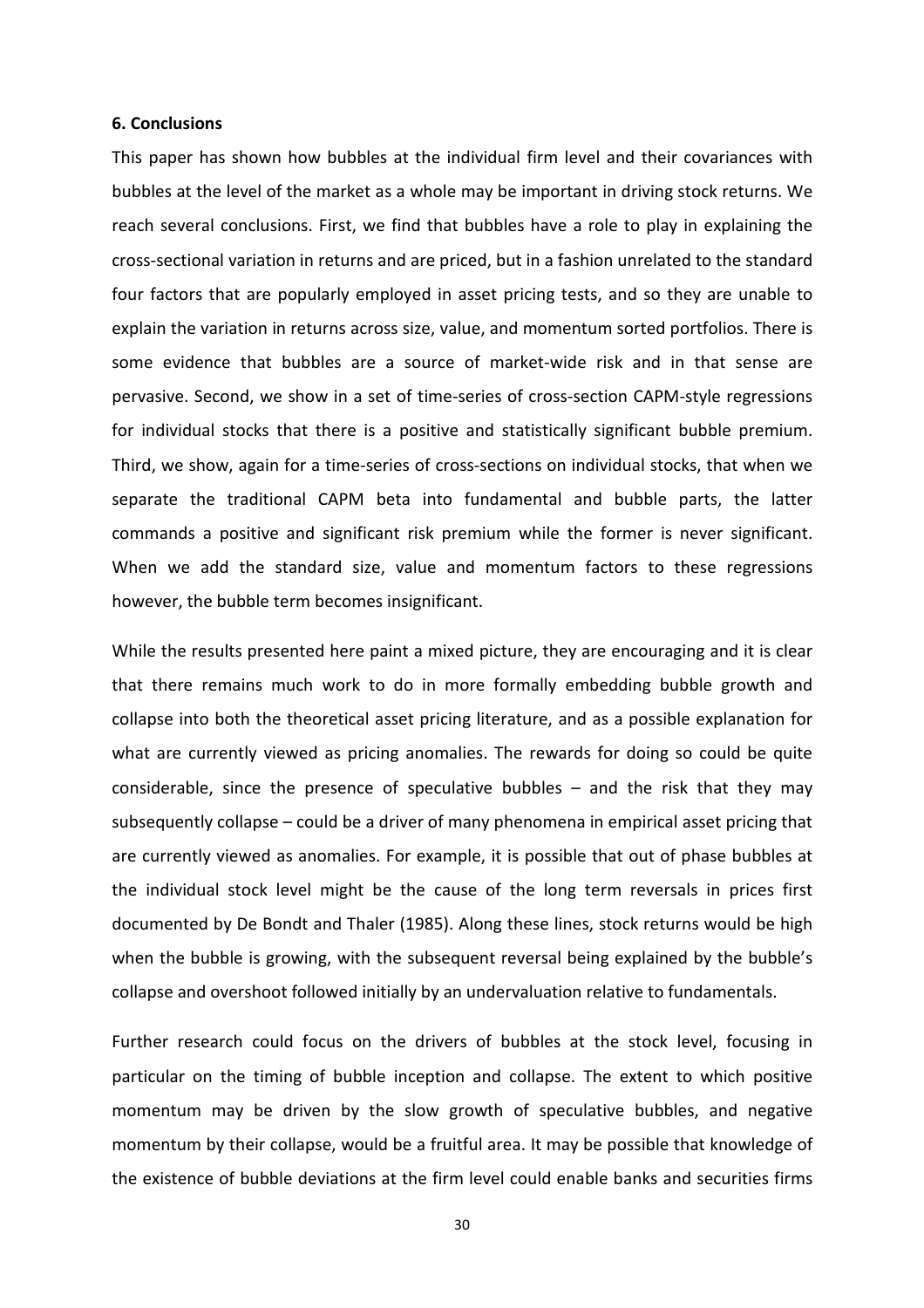to better manage their risks and investors to enhance their trading profits by screening out stocks where bubble collapse seems most likely, along the lines suggested by Brooks and Katsaris (2005b) at the index level.

#### **References**

- Anderson, K., Brooks, C., and A. Katsaris (2010), 'Speculative bubbles in the S&P 500: was the tech bubble confined to the tech sector?', *Journal of Empirical Finance*, **17**, 345- 261.
- Black, F., Jensen, M.C. and Scholes, M. (1972) 'The Capital Asset Pricing Model: Some Empirical Tests' in Jensen, M. (ed.) *Studies in the Theory of Capital Markets* (Praeger).
- Brooks, C. and A. Katsaris (2005a), 'A three-regime model of speculative behaviour: modelling the evolution of bubbles in the S&P 500 Composite Index', *Economic Journal*, **115** (505), 767-797.
- Brooks, C. and A. Katsaris (2005b), 'Trading rules from forecasting the collapse of speculative bubbles for the S&P 500 composite index', *Journal of Business*, **78** (5), 2003-2036.
- Brooks, C. and A. Katsaris (2003), 'Rational speculative bubbles: an investigation of the London Stock Exchange', *Bulletin of Economic Research*, 55 (4), 319-346.
- Bustos, S.M., Andersen, J.V., Miniconi, M., Nowak, A., Roszczynska-Kurasinka, M. and Brée, D. (2011) 'Pricing Stocks with Yardsticks and Sentiments' *Algorithmic Finance,* **1**, 183- 190.
- Chen, J., Hong, H. and Stein, J.C. (2001) 'Forecasting Crashes: Trading Volume, Past Returns and Conditional Skewness in Stock Prices', *Journal of Financial Economics*, **61**, 345- 381.
- Carhart, M. (1997) 'On the Persistence of Mutual Fund Performance', *Journal of Finance*, **52**, 57-82.
- Cochrane, J.H. (2003) 'Stocks as Money: Convenience Yield and the Tech-Stock Bubble' in Hunter, W.C., Kaufman, G.G., and Pomerleano, M. (eds.) *Asset Price Bubbles*, MIT Press, Cambridge, Mass.
- Damodaran, A. 2000. The Dark Side of Valuation: Firms with no Earnings, no History and no Comparables: Can Amazon.com be Valued? *Working paper*, Stern School of Business.
- DeBondt, W. and Thaler, R. (1985) 'Does the Stock Market Overreact?', *Journal of Finance*, **40**, 793-805.
- Dezhbakhsh, Η. and A. Demirguc-Kunt (1990), 'On the presence of speculative bubbles in stock prices'*, Journal of Financial and Quantitative Analysis*, **25** (1) 101-112.
- Diba, B.T. and Grossman, H.I. (1988) 'The Theory of Rational Bubbles in Stock Prices',*Economic Journal*, **98**, 746-54.
- Donaldson G. R., Kamstra M. (1996) 'A New Dividend Forecasting Procedure That Rejects Bubbles in Asset Prices: The Case of 1929's Stock Crash', *Review of Financial Studies*, **9**, 333-383.
- Ferson, W.E. and Harvey, C.R. (1993) 'The Risk and Predictability of International Equity Returns', *Review of Financial Studies*, **6**, 527-566.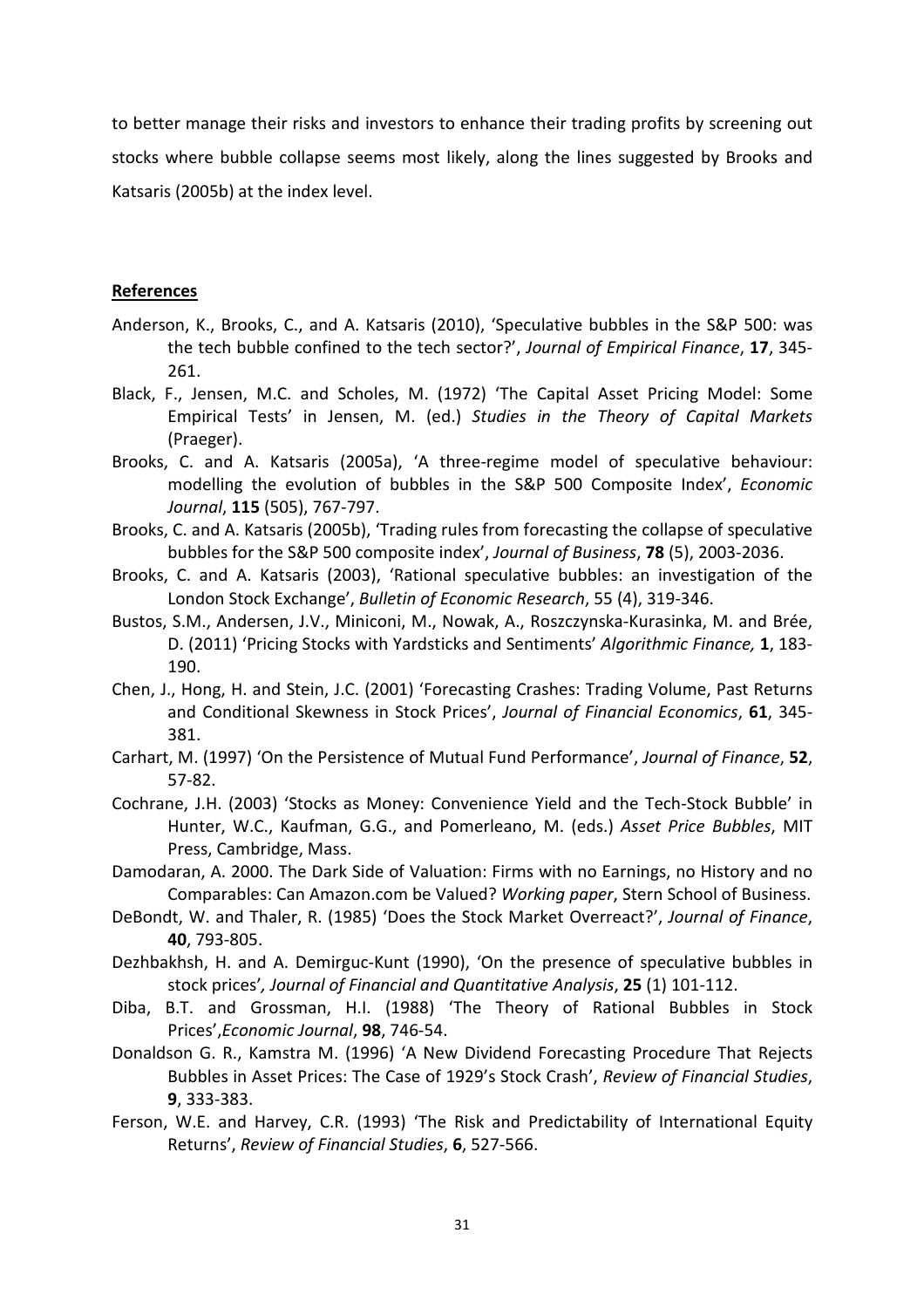- Fama, E. F., and K. R. French (1992) 'The Cross-Section of Expected Stock Returns', *Journal of Finance*, **47**, 427-465.
- Fama, E. and French, K.R. (1993) 'Common Risk Factors in the Returns on Stocks and Bonds', *Journal of Financial Economics*, **33**, 3-53.
- Fama, E. and French, K.R. (1995) 'Size and Book-to-Market Factors in Earnings and Returns', *Journal of Finance*, **50**, 131-155.
- Fama, E. and French, K.R. (1996) 'Multifactor Explanations of Asset Pricing Anomalies', *Journal of Finance*, **51**, 55-84.
- Fama, E. F., and J. D., MacBeth. (1973) 'Risk, Returns, and Equilibrium: Empirical Tests', *Journal of Political Economy,* **81**, 607-636.
- Fletcher, J. (2010) 'Arbitrage and the Evaluation of Linear Factor Models in UK Stock Returns', *Financial Review*, **45**, 449–468.
- Froot, K.A. and Obstfeld, M. (1991) 'Intrinsic bubbles: The case of stock prices', *American Economic Review*, **81**, 1189–1224.
- Gregory, A., Tharyan, R., and Hung, A. (2009) 'The Fama-French and Momentum Portfolios and Factors in the UK', *Working paper* 09/05, Xfi Centre for Finance and Investment,University of Exeter, UK.
- Hardouvelis, G.A. (1988) 'Evidence on Stock Market Speculative Bubbles: Japan, the United States and Great Britain**',** *Federal Reserve Bank of New York Quarterly Review*, 4-16.
- Harvey, C.R. (1991) 'The World Price of Covariance Risk' *Journal of Finance* **46**, 111-153.
- Hobijn, B. and Jovanovic B. (2001) 'The Information-Technology Revolution and the Stock Market: Evidence', *American Economic Association Papers and Proceedings*, **91**, 1203-1220.
- Hodrick, R. (1992) Dividend yields and expected stock returns: Alternative procedures for inference and measurement. *Review of Financial Studies* **5**, 357-386.
- Jegadeesh, N. and Titman, S. (1993) 'Returns to Buying Winners and Selling Losers: Implications for Stock Market Efficiency', *Journal of Finance*, **48**, 65-91.
- Keating, E.K., Lys, T.Z., and Magee, R.P. (2003) 'Internet Downturn: Finding Valuation Factors in Spring 2000' *Journal of Accounting and Economics* **34**, 189-236.
- Kindleberger, C.P., (1989) '*Manias, Panics and Crashes: A History of Financial Crises'*, Macmillan, London.
- Kothari, S.P. and Shanken, J. (1997) 'Book-to-market, dividend yield, and expected market returns: A time-series analysis', *Journal of Financial Economics* **44**, 169-203.
- Lintner, J. (1965) 'The Valuation of Risky Assets and the Selection of Risky Investments in Stock Portfolios and Capital Budgets', *Review of Economics and Statistics*, **47**, 13-37.
- McQueen, G. and Thorley, S. (1994) 'Bubbles, Stock Returns, and Duration Dependence', *Journal of Financial and Quantitative Analysis*, **29**, 379-401.
- Merton, R.C. (1973) 'An intertemporal capital asset pricing model', *Econometrica*, 41, 867- 887.
- Pastor, L. and Veronesi, P. (2006) 'Was there a NASDAQ Bubble in the Late 1990s?' *Journal of Financial Economics* **81**, 61-100.
- Petkova, R. (2006) 'Do the Fama-French Factors Proxy for Innovations in Predictive Variables?' *Journal of Finance*, 61, 581-612.
- Santoni G. J. (1987) 'The Great Bull Markets 1924-29 and 1982-87: Speculative Bubbles or Economic Fundamentals?', *Federal Reserve Bank of St. Louis*, Nov., 16-29.
- Sharpe, W. F. (1964) 'Capital asset prices: A Theory of Market Equilibrium under Conditions of Risk', *Journal of Finance*, **19**, 425-442.